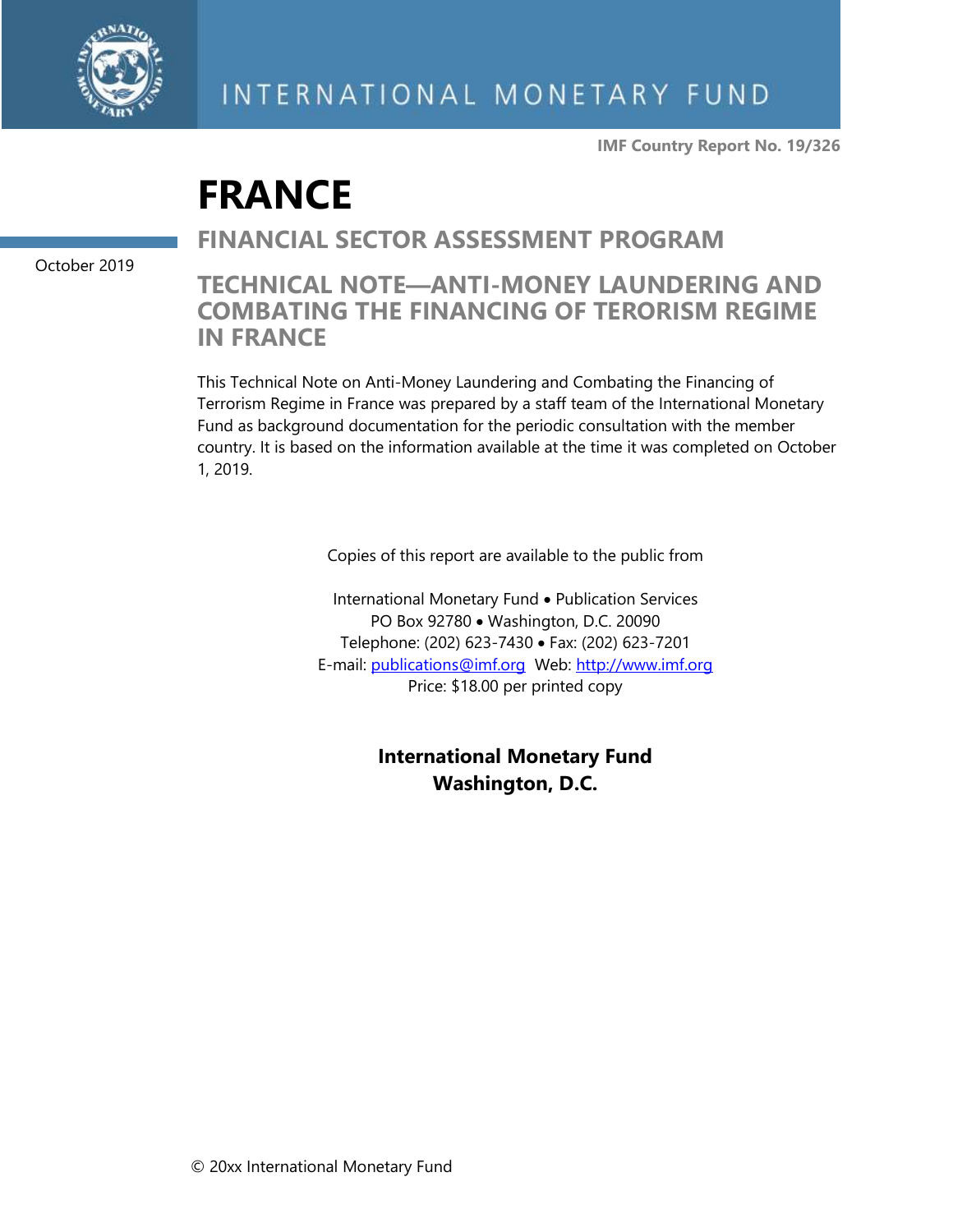

# **FRANCE**

**FINANCIAL SECTOR ASSESSMENT PROGRAM** 

October 1, 2019

# **TECHNICAL NOTE**

**ANTI-MONEY LAUNDERING AND COMBATING THE FINANCING OF TERRORISM REGIME IN FRANCE (AML/CFT)**

Prepared By **Legal Department**

This Technical Note was prepared in the context of an IMF Financial Sector Assessment Program (FSAP) in France in December 2018 and March 2019 led by Udaibir Das. Further information on the FSAP program can be found at <http://www.imf.org/external/np/fsap/fssa.aspx>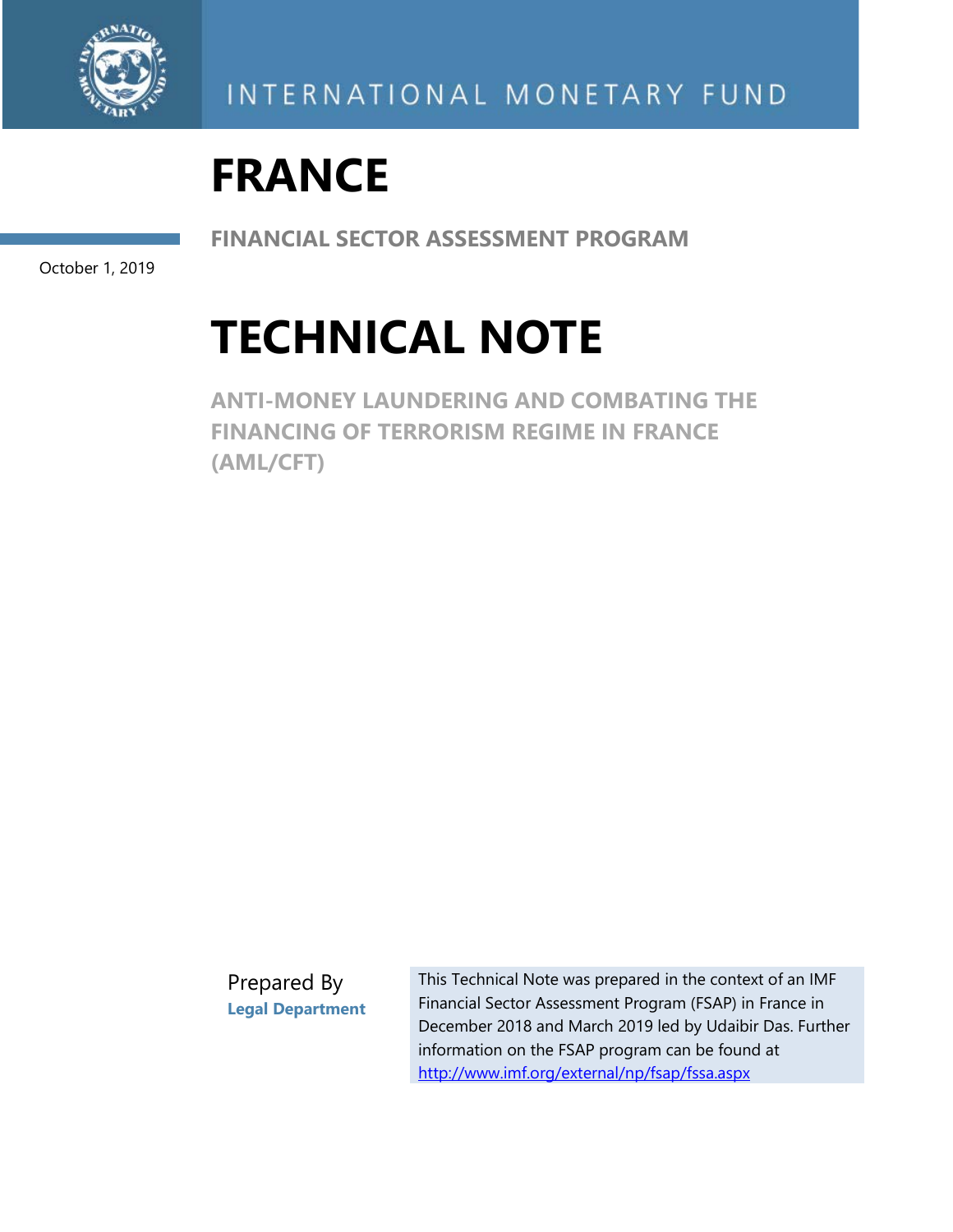| <b>CONTENTS</b>                                                                    |  |
|------------------------------------------------------------------------------------|--|
|                                                                                    |  |
|                                                                                    |  |
|                                                                                    |  |
|                                                                                    |  |
|                                                                                    |  |
|                                                                                    |  |
|                                                                                    |  |
|                                                                                    |  |
|                                                                                    |  |
|                                                                                    |  |
|                                                                                    |  |
|                                                                                    |  |
|                                                                                    |  |
|                                                                                    |  |
|                                                                                    |  |
| THE SUPERVISION OF BANKS, REAL ESTATE AGENTS, LAWYERS, AND COMPANY SERVICE         |  |
|                                                                                    |  |
|                                                                                    |  |
|                                                                                    |  |
|                                                                                    |  |
| MOBILIZING AML/CFT FRAMEWORK TO TACKLE CROSS-BORDER CRIMES _____________________28 |  |
|                                                                                    |  |
|                                                                                    |  |
|                                                                                    |  |
|                                                                                    |  |
|                                                                                    |  |
|                                                                                    |  |
|                                                                                    |  |
|                                                                                    |  |
|                                                                                    |  |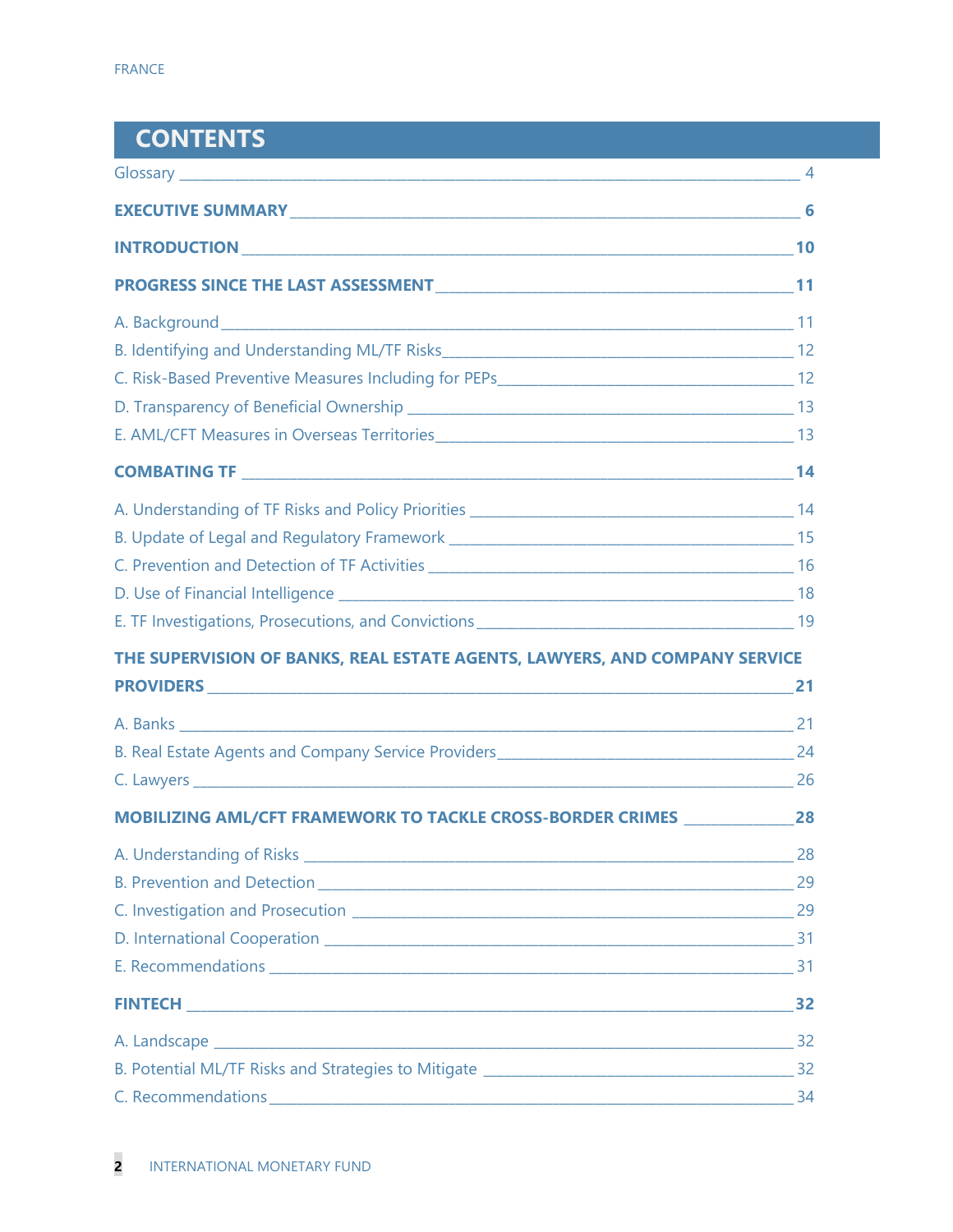#### **TABLES**

| 1. Main Recommendations for AML/CFT                                    | 8  |
|------------------------------------------------------------------------|----|
| 2. ACPR's AML/CFT Onsite Inspections in OSTs: Fls Covered (2012-2016)  | 14 |
| 3. TF-related STRs Received by Tracfin                                 | 17 |
| 4. Tracfin Disseminations on TF 2015-2017                              | 19 |
| 5. Preliminary TF Investigations Opened on the Basis of Tracfin Alerts | 19 |
| 6. ACPR's Risk-Rating of Banks-2017                                    | 22 |
| 7. Banks: AML/CFT Onsite Inspections and Sanctions                     | 25 |
| <b>ANNEX</b>                                                           |    |
| Main Meetings Held During Visit                                        | 35 |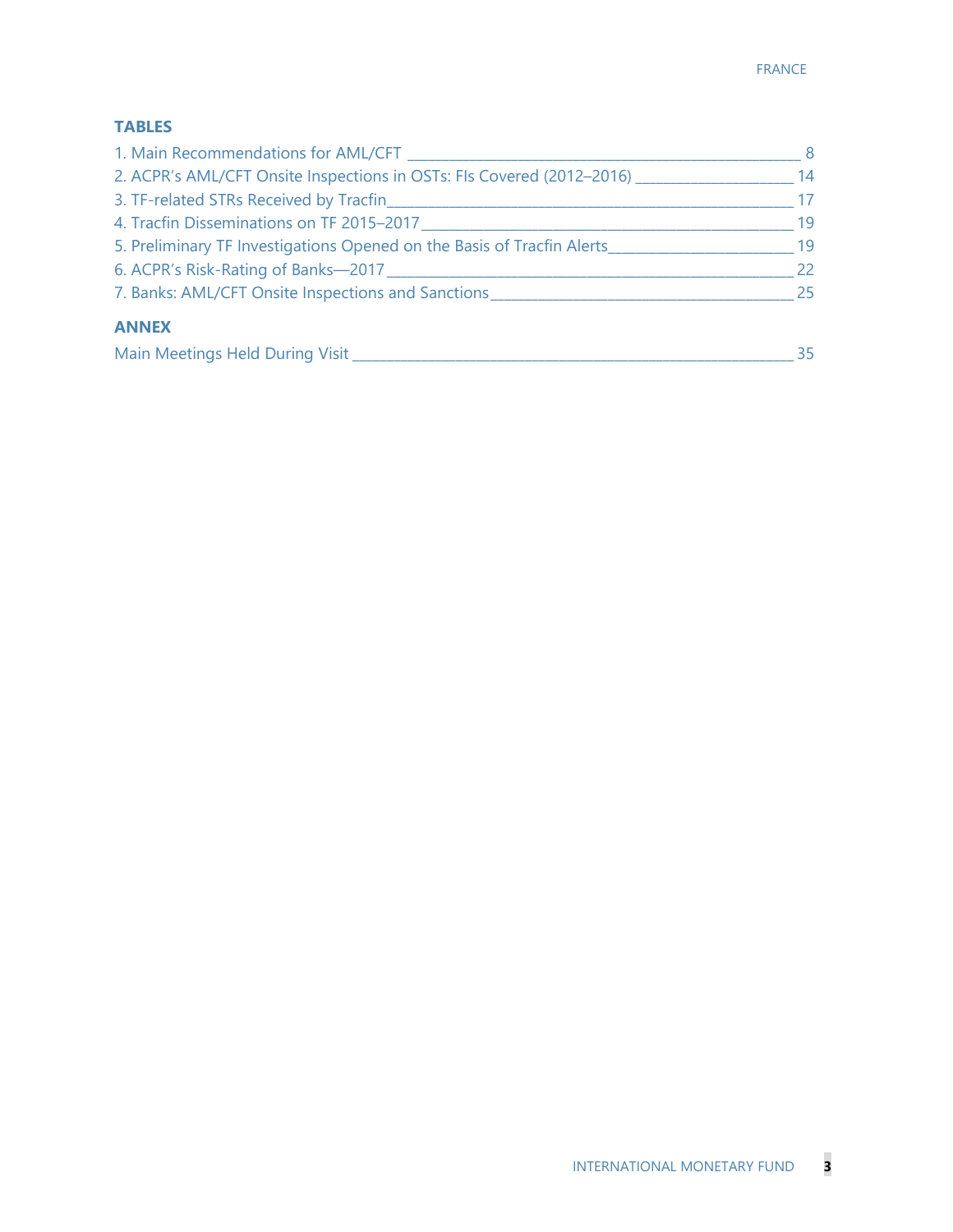## **Glossary**

| <b>ACAM</b>     | Autorité de Contrôle des Assurances et des Mutuelles                    |
|-----------------|-------------------------------------------------------------------------|
| <b>ACPR</b>     | French Prudential Supervision and Resolution Authority                  |
| AMF             | Autorité des Marchés Financiers                                         |
| AML             | Anti-Money Laundering                                                   |
| AMLD            | Anti-Money Laundering Directive                                         |
| <b>BO</b>       | <b>Beneficial Ownership</b>                                             |
| CDD.            | <b>Customer Due Diligence</b>                                           |
| <b>CFT</b>      | Combating the Financing of Terrorism                                    |
| CN <sub>B</sub> | <b>National Bar Council</b>                                             |
| <b>CNS</b>      | <b>National Sanction Committee</b>                                      |
| <b>COLB</b>     | Anti-Money Laundering and Terrorist Financing Steering Committee        |
| <b>DGCCRF</b>   | Directorate General for Competition, Consumer Affairs and Fraud Control |
| <b>DNFBP</b>    | Designated Non-Financial Businesses and Professions                     |
| <b>ECB</b>      | European Central Bank                                                   |
| EU              | European Union                                                          |
| <b>FATF</b>     | <b>Financial Action Task Force</b>                                      |
| FI              | <b>Financial Institution</b>                                            |
| <b>FIU</b>      | Financial Intelligence Unit                                             |
| <b>FSAP</b>     | <b>Financial Sector Assessment Program</b>                              |
| <b>IEDOM</b>    | Institute for Issuing Overseas Departments                              |
| JST             | Joint Supervisory Team                                                  |
| ML              | Money Laundering                                                        |
| MLA             | Mutual Legal Assistance                                                 |
| NRA             | National Risk Assessment                                                |
| <b>OCLCIFF</b>  | Central Office on Corruption and Financial and Tax Offenses             |
| <b>OCRGDF</b>   | Central Office for the Suppression of High Financial Delinquency        |
| <b>OST</b>      | <b>Overseas Territories</b>                                             |
| <b>PEP</b>      | <b>Politically Exposed Person</b>                                       |
| POC             | Proceeds of Crime                                                       |
| <b>RBA</b>      | Risk-based Approach                                                     |
| <b>SDAT</b>     | Counter-Terrorism Sub-Directorate                                       |
| <b>SSM</b>      | Single Supervisory Mechanism                                            |
| <b>STR</b>      | <b>Suspicious Transaction Report</b>                                    |
| ΤF              | <b>Terrorist Financing</b>                                              |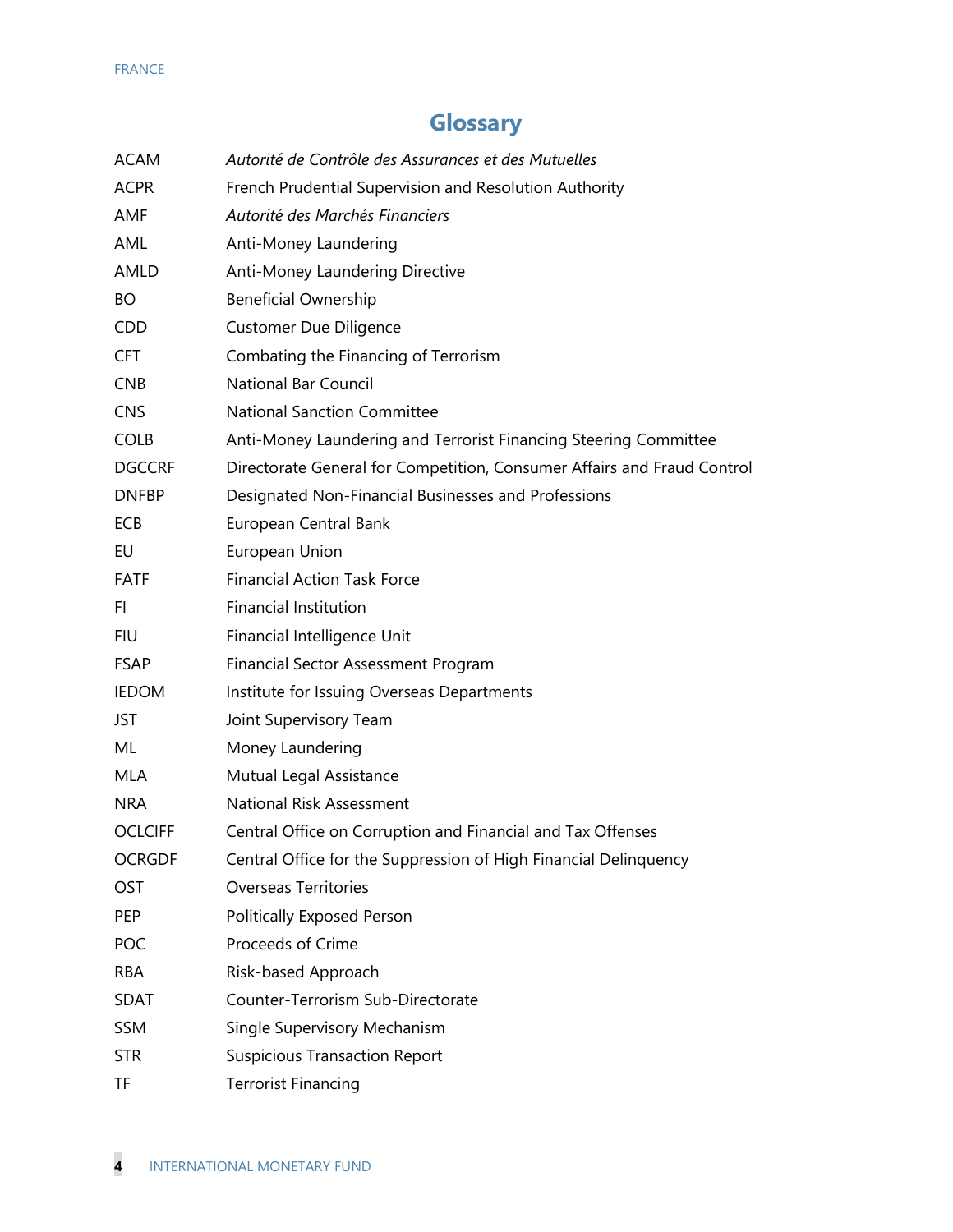#### FRANCE

| TFS.         | <b>Targeted Financial Sanctions</b>        |
|--------------|--------------------------------------------|
| TN           | <b>Technical Note</b>                      |
| <b>UNSCR</b> | United Nations Security Council Resolution |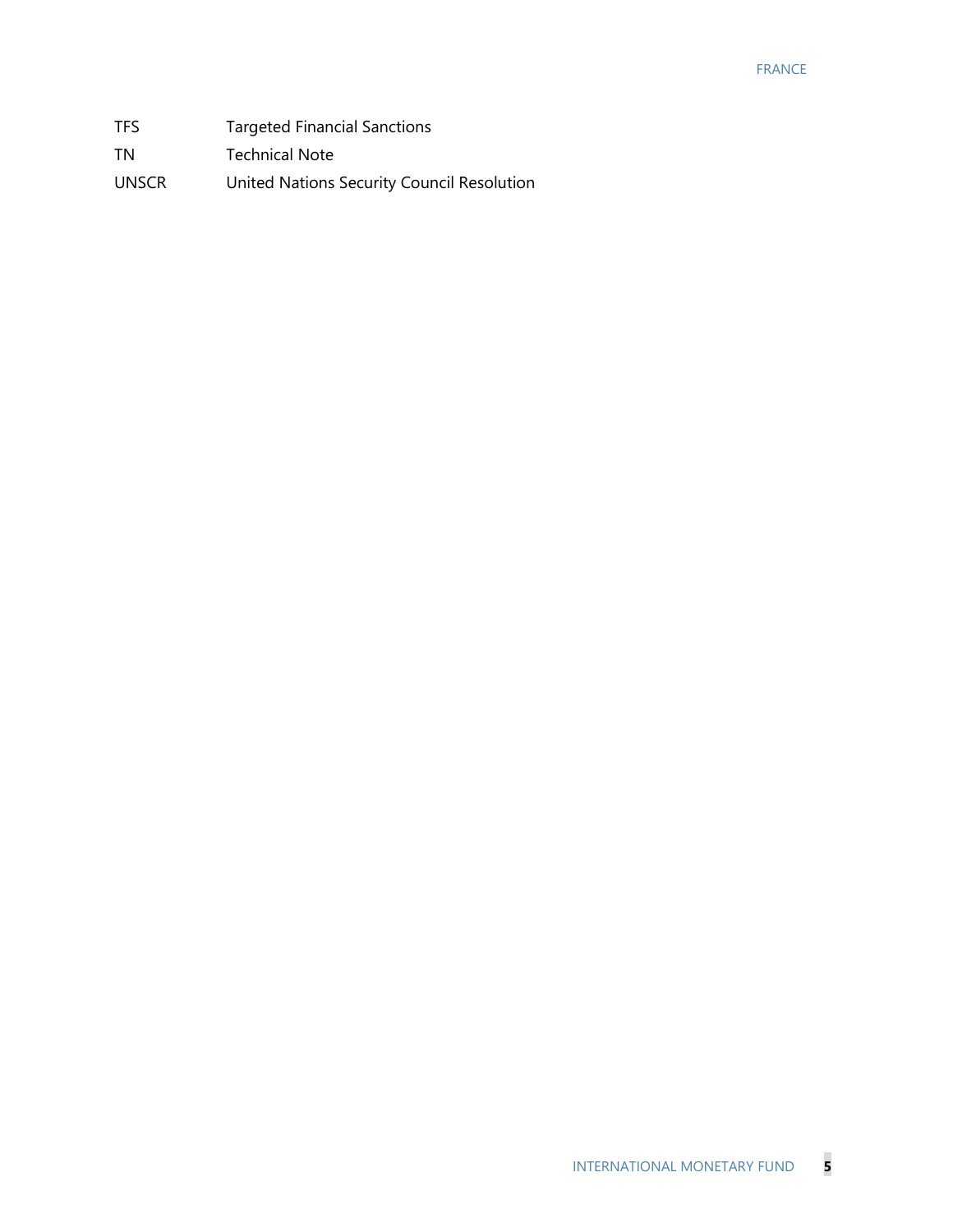# **EXECUTIVE SUMMARY**

**This technical note (TN) sets out the findings and recommendations made in the Financial Sector Assessment Program (FSAP) for France in the areas of anti-money laundering and combating the financing of terrorism (AML/CFT).** The TN summarizes the findings of a targeted review of France's AML/CFT framework with respect to measures to prevent and combat terrorist financing (TF), risk-based supervision of banks, real estate agents, company service providers and lawyers, measures to tackle cross-border crimes, and fintech. It provides a factual update on the key measures taken by the authorities since France's previous assessment against the Financial Action Task Force (FATF) standard during 2010-2011. The TN is not, in any way, an evaluation or assessment of France's AML/CFT system. France is scheduled to undergo a comprehensive assessment against the prevailing standard during 2020–2021 by the FATF.

**Since the last FSAP, France has made significant progress in aligning its AML/CFT framework with the revised FATF standard and the European AML Directives.** France's first national money laundering (ML) and TF risks assessment is being finalized. The French legal framework has been updated to transpose the Fourth and Fifth European Anti-Money Laundering Directive (AMLD) including with respect to the risk-based preventive measures and PEPs and transparency of beneficial ownership (BO). France has also taken steps to strengthen the AML/CFT measures in its overseas territories (OSTs).

#### **Combating Terrorist Financing**

**Following the 2015 attacks in Paris, emphasis on TF detection and prevention in France has increased.** A specialized unit within the Paris prosecutor's office was created in 2015 to exclusively pursue TF cases. A high degree of cooperation exists between C1, police, and intelligence agencies. Financial intelligence from Tracfin is used extensively in TF investigations. Through the combined efforts of France's intelligence and law enforcement community, several networks funding terrorist activities have been identified and are currently under investigation. Moreover, France is one of few countries with an active system of domestic designations in addition to implementing United Nations designations. The private sector is also engaged in the fight against TF. Banks are using increasingly sophisticated systems to detect TF and report suspicions of radicalization to Tracfin, but may still need further guidance. To further France's efforts to combat TF and mitigate the risk of financial exclusion, authorities are recommended to explore ways to provide more systematic guidance on TF-related indicators and more timely feedback on entities' reporting patterns.

#### **Risk-Based Supervision**

**Banks:** The French Prudential Supervision and Resolution Authority (ACPR) is responsible for AML/CFT supervision of banks, including institutions that are part of the large financial groups subject to prudential supervision of the European Central Bank (ECB). It has taken a risk-based approach (RBA) to AML/CFT supervision and has recently been focused on TF risks. Although the ACPR assesses ML/TF risks of individual banks, in practice, its on-site inspections concentrate on large financial groups. These inspections benefit from close collaboration between the ACPR and the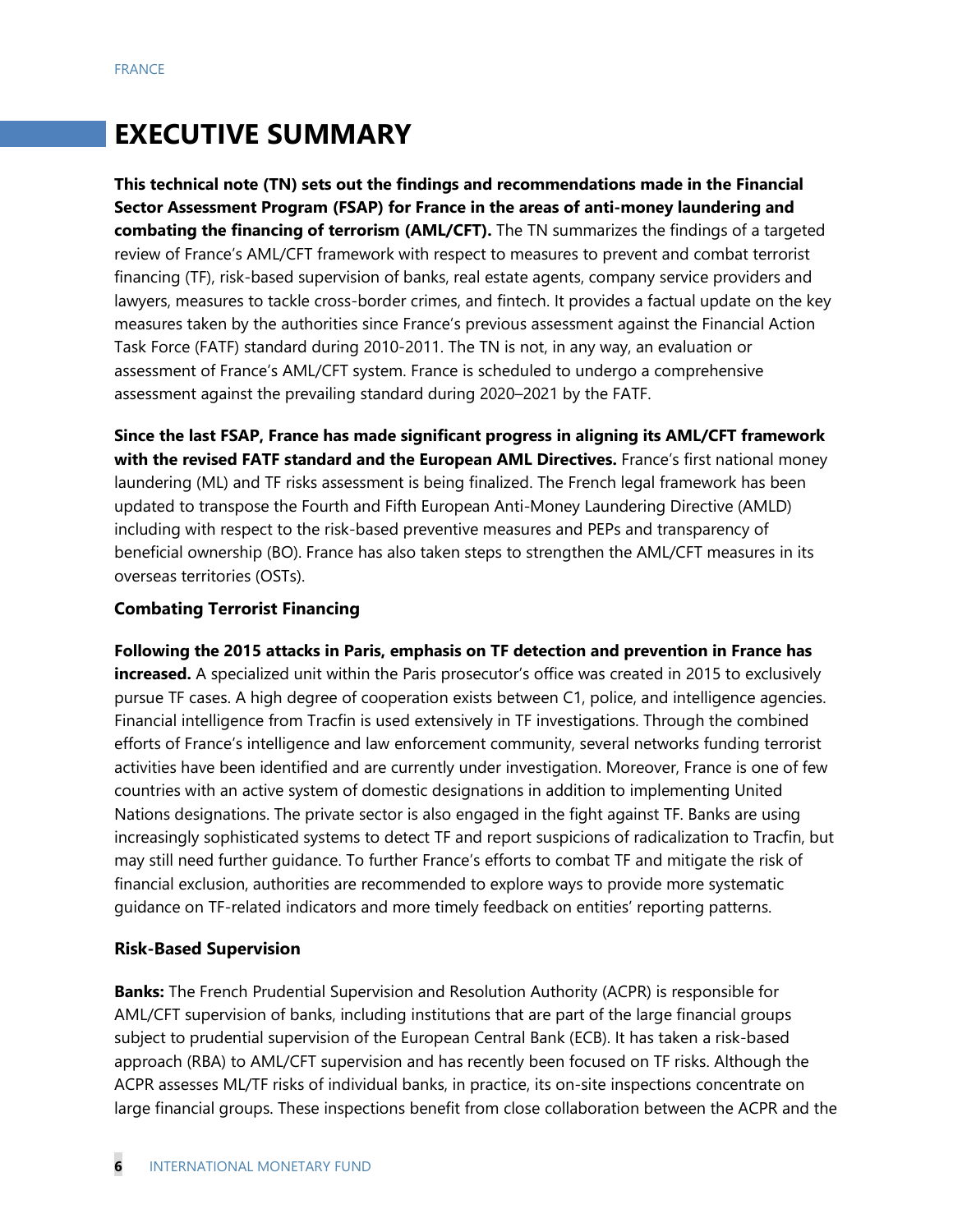ECB through joint supervisory teams (JSTs) and appear to be of high quality. One priority of the inspections has been group-level AML/CFT controls covering non-bank entities in the group and overseas subsidiaries/branches. For smaller banks that are rated high-risk and not part of a group, on-site inspections are far less frequent and generally not commensurate with their risk profiles. The ACPR has been using a range of sanctions to impact banks' behaviors but it tends to take a long time to issue penalties. The ACPR is recommended to enhance supervision of smaller banks rated as high-risk and explore ways to expedite the process of issuing penalties.

**Real estate agents and company domiciliation agents:** The Directorate General for Competition, Consumer Affairs and Fraud Control (DGCCRF) appears to have a basic understanding of ML/TF risks faced by the real estate agents and company domiciliation agents which needs to be deepened and enriched to allow effective risk-based supervision. DGCCRF's supervisory activities have been broadly targeting agents associated with certain factors deemed high-risk but only a very small portion of them have been covered. In recent years, sanctions have been imposed by the National Sanction Committee (CNS) for breaches of AML/CFT requirements but the recently introduced "injunction" powers to ensure that the deficiencies identified are remedied have not been used. The DGCCRF is recommended to conduct systematic risk assessment of these sectors. The authorities are also recommended to ensure the sanctions are dissuasive and proportionate to the nature of breaches. The DGCCRF should use its injunction powers to compel corrective measures and follow up in a timely manner. Commercial agents that may be hired by real estate agents to engage in real estate transactions are subject to AML/CFT requirements but are not monitored for compliance.

**Lawyers:** While the National Bar Council (CNB) understands to some extent the ML/TF risks faced by lawyers, this may not be case for local bar associations. Monitoring of lawyers' implementation of AML/CFT obligations and imposing sanctions remain responsibilities of local bar associations, but not much has been done in practice. The CNB is recommended to promote unified understanding of ML/TF risks among local bar associations including by issuing guidance on risks, developing consistent approaches to risk-based monitoring program, procedures and disciplinary actions in collaboration with local bar associations, and to collect and analyze information on monitoring and disciplinary actions taken by local bar associations.

#### **Mobilizing the AML/CFT Framework to Tackle Cross-Border Risks**

**France is faced with risks associated with the cross-border movement of illicit flows, both stemming from crimes committed abroad being laundered in France as well as domestically generated criminal proceeds being laundered outside of France.** Sectors that are particularly vulnerable to inflows of illicit proceeds include the high-end real estate market and luxury goods. In 2014, France created the position of the National Financial Prosecutor to focus on financial crimes, particularly those with an international dimension. Authorities appear to have a generally good overall understanding of risks associated with cross-border crimes, although it appears that some authorities are more aware of the possibility of flows leaving France than the threats posed by illicit inflows. Further, reporting patterns indicate that there is a low level of appreciation of cross-border risks and weak controls in highly vulnerable sectors. Authorities are recommended to promote stronger AML/CFT controls by enhancing supervision of lawyers and the real estate sector and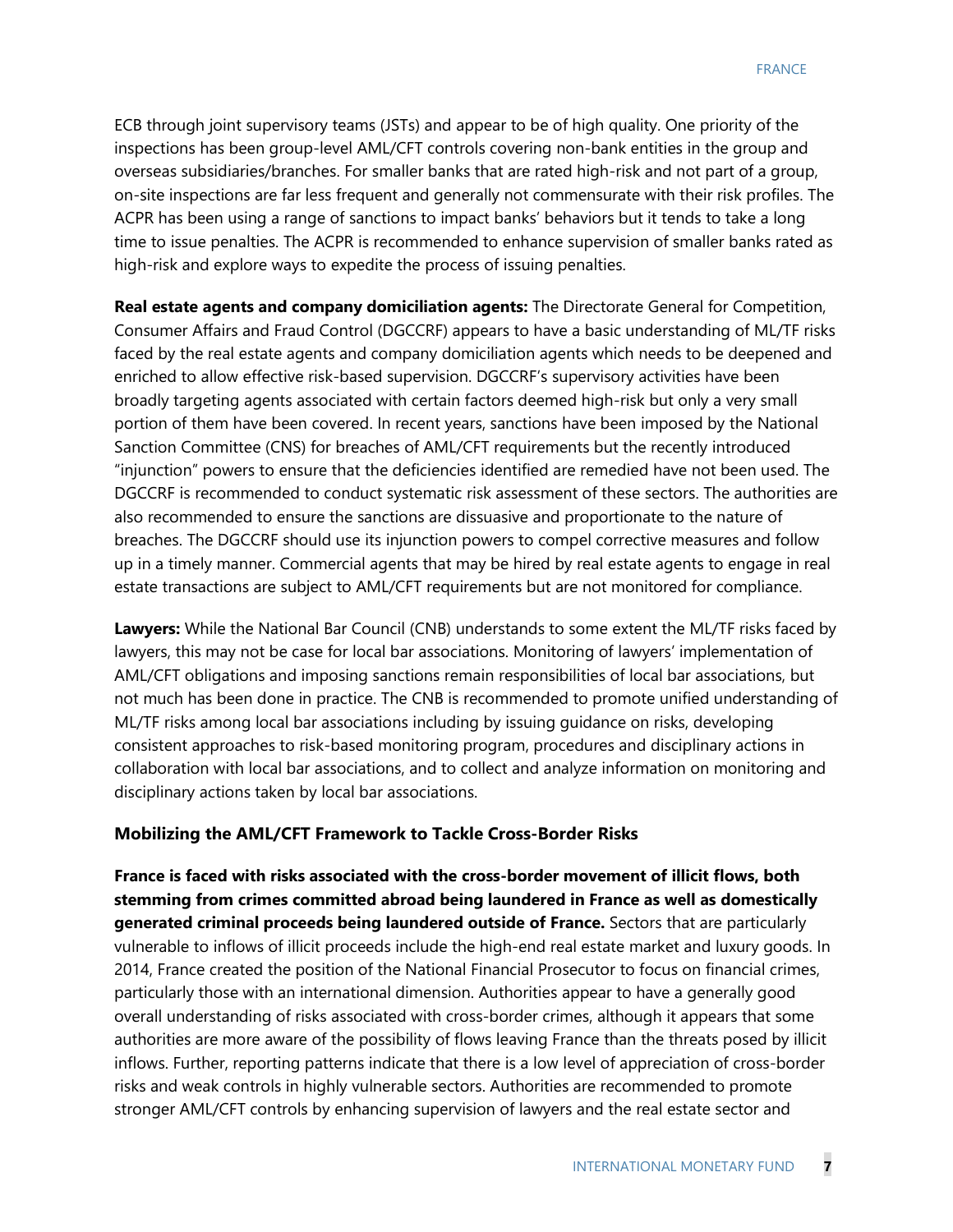#### FRANCE

providing more guidance on cross-border money laundering threats. To help monitor the effectiveness of enforcement actions, authorities should also consider generating and maintaining more detailed statistics on ML investigations and prosecutions with an international dimension and requests for assistance in cross-border cases.

#### **Fintech**

**Recent years saw rapid growth of the fintech sector in France.** The AML/CFT framework has kept up with some of the developments in particular with regard to payment service providers, crowdfinancing and electronic money institutions. The crypto sector is still marginal in scale but has the potential to grow. The authorities are well aware of the potential ML and in particular TF risks associated with crypto assets and have developed mechanisms to facilitate policy discussions. Legislation is currently being discussed to strengthen regulation and supervision of activities involving crypto assets for AML/CFT. The authorities are recommended to continue their efforts to align the legal framework with EU AMLD5 and the recently revised FATF standard in a collaborative and inclusive manner and ensure effective implementation.

| <b>Table 1. France: Main Recommendations for AML/CFT</b>                        |           |
|---------------------------------------------------------------------------------|-----------|
| <b>Recommendations</b>                                                          | Timing*   |
| <b>Preventing and Detecting TF</b>                                              |           |
| Tracfin to explore ways to further improve its guidance to obliged entities on  |           |
| TF-related indicators and to give more timely feedback on entities' reporting   | Near term |
| patterns.                                                                       |           |
| The DGCCRF and the CNB to assess the implementation of CFT measures and         |           |
| targeted financial sanctions by entities under their purview as a part of their | Near term |
| supervision.                                                                    |           |
| AML/CFT Supervision of Banks, Real Estate Agents, Lawyers, Company              |           |
| <b>Service Providers</b>                                                        |           |
| <b>Banks:</b>                                                                   |           |
| ACPR to increase supervisory activities in smaller banks rated as high-risk and | Immediate |
| allocate additional resources for on-site inspections as needed.                |           |
| ACPR to explore ways to shorten the time needed for imposing penalties.         | Near term |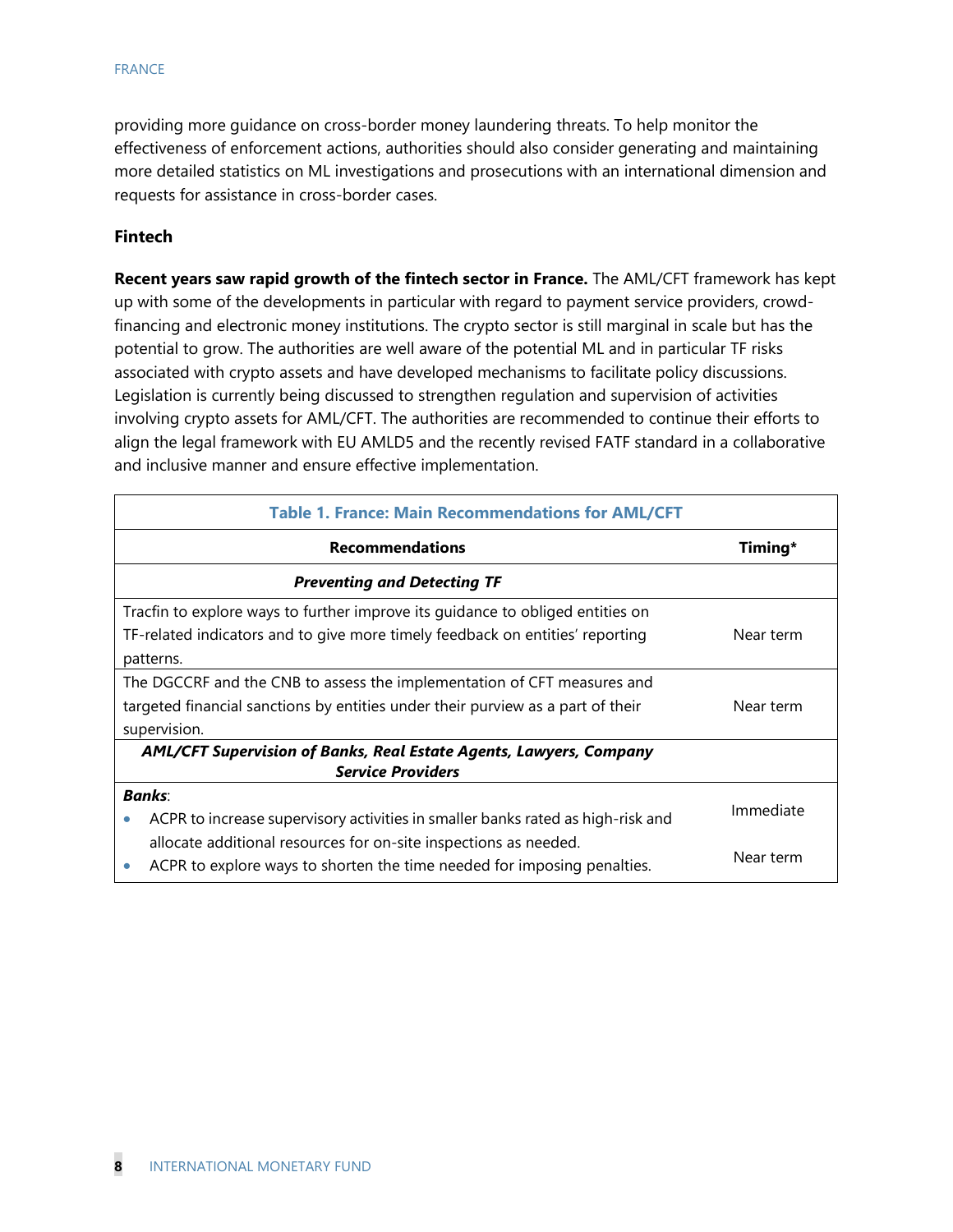|           | <b>Table 1. France: Main Recommendations for AML/CFT (Concluded)</b>                                    |             |  |  |
|-----------|---------------------------------------------------------------------------------------------------------|-------------|--|--|
|           | Real estate agents and company domiciliation agents:                                                    |             |  |  |
| $\bullet$ | Informed by the NRA findings, DGCCRF to conduct systematic assessments                                  | Near term   |  |  |
|           | of ML/TF risks of real estate agents and company domiciliation agents and                               |             |  |  |
|           | review level of resources accordingly;                                                                  |             |  |  |
| $\bullet$ | Ensure commercial agents, when engaging in real estate transactions, are                                | Medium term |  |  |
|           | monitored for compliance with AML/CFT requirements. To this effect,                                     |             |  |  |
|           | consideration may be given to holding real estate agents accountable for                                |             |  |  |
|           | breaches of the commercial agents that they work with;                                                  |             |  |  |
| $\bullet$ | CNS to ensure sanctions are dissuasive and proportionate; DGCCRF to use                                 | Near term   |  |  |
|           | its injunction powers to direct the agents to take remedial measures and                                |             |  |  |
|           | follow up in a timely manner.                                                                           |             |  |  |
|           | Lawyers:                                                                                                |             |  |  |
|           | Informed by the NRA, CNB to promote unified understanding of ML/TF risks                                | Near term   |  |  |
|           | among local bar associations including by issuing guidance.                                             |             |  |  |
| $\bullet$ | CNB and local bar associations to develop consistent approaches to risk-                                | Medium term |  |  |
|           | based monitoring program, procedures and disciplinary actions.                                          |             |  |  |
| $\bullet$ | CNB to collect and analyze information on monitoring and disciplinary                                   | Medium term |  |  |
|           | actions taken by local bar associations.                                                                |             |  |  |
|           | Mobilizing the AML/CFT framework tackle cross-border crimes                                             |             |  |  |
|           | Promote better understanding of risks associated with cross-border crimes and                           |             |  |  |
|           | mitigation of such risks among DNFBPs by providing more guidance on                                     | Near term   |  |  |
|           | typologies, risk assessment and risk-based mitigating measures.                                         |             |  |  |
|           |                                                                                                         |             |  |  |
|           | Tracfin and law enforcement to generate and maintain more granular statistics<br>on cross-border cases. | Near term   |  |  |
|           |                                                                                                         |             |  |  |
|           | <b>Fintech</b>                                                                                          |             |  |  |
|           | To continue their efforts to align the legal framework with EU AMLD5 and the                            |             |  |  |
|           | recently revised FATF standard in a collaborative and inclusive manner and ensure                       | Near term   |  |  |
|           | effective implementation.                                                                               |             |  |  |
|           | *"Near term" is within six months; "medium term" is within six to 18 months.                            |             |  |  |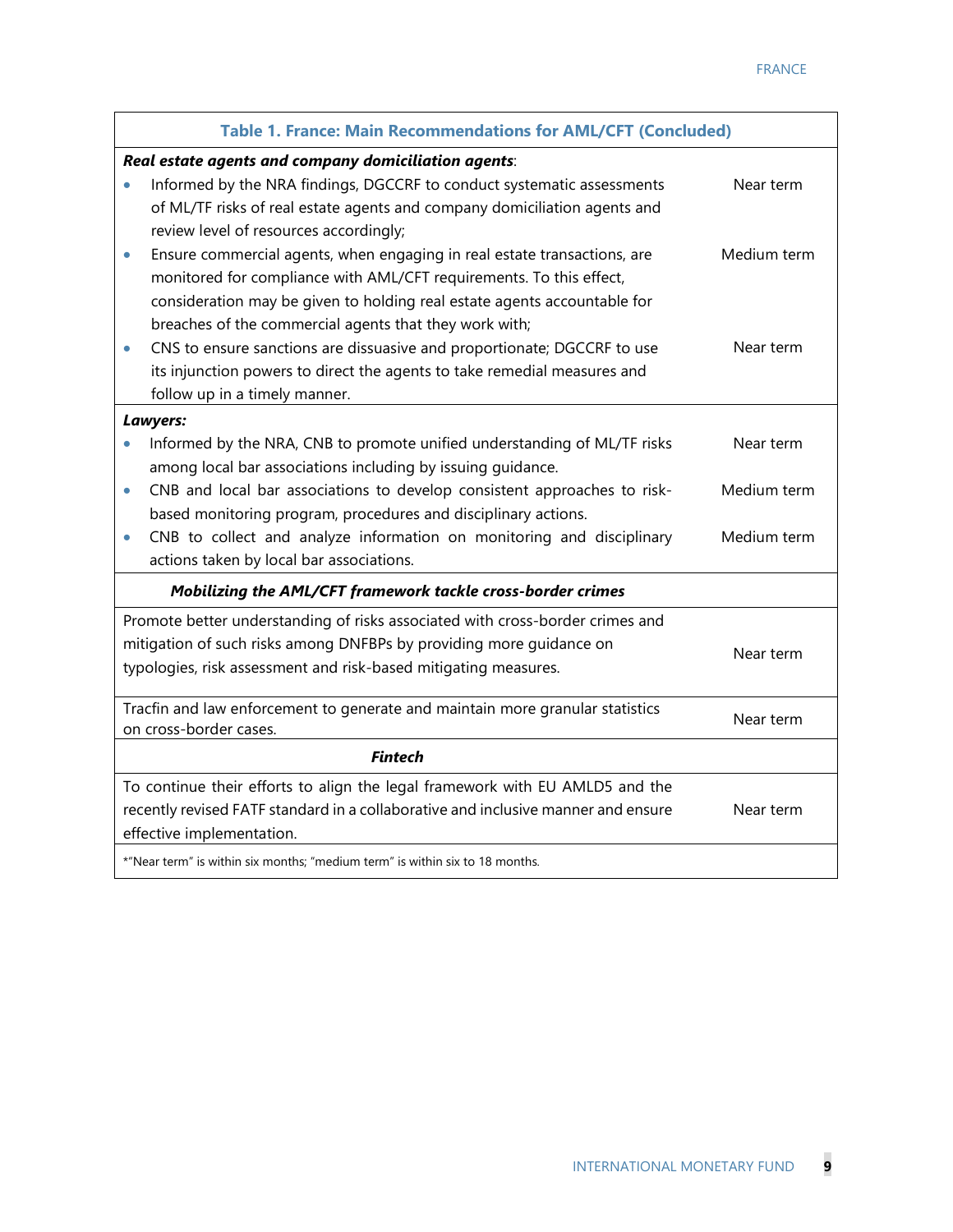# **INTRODUCTION[1](#page-10-0)**

**1. This TN provides a targeted review of France's AML/CFT system in the context of the Financial Sector Assessment Program FSAP.**<sup>[2](#page-10-1)</sup> This review is not, in any way, an assessment or evaluation of the French AML/CFT system. A comprehensive assessment against the current FATF standard will be available in 2021 (i.e., after the completion of this FSAP) when the FATF is expected to conclude its mutual evaluation of France's AML/CFT system.

**2. Based on what appear to be areas of higher ML/TF risks, and in light of changes to the FATF standard since France was last assessed**, this note seeks to provide an update on the following:

- **Implementation of key changes in the revised FATF standard** an update on the authorities' efforts to implement some of the new or strengthened elements of the FATF standard as revised in 2012, in particular with respect to the assessment and understanding of ML/TF risks, as well as the implementation of a risk-based approach to AML/CFT, customer due diligence (CDD) measures related to politically-exposed persons (PEPs), transparency of BO of legal persons and arrangements, and progress made to strengthen AML/CFT measures in the French overseas territories (OSTs);
- **Preventing and detecting TF** the recent steps taken to strengthen the fight against TF, including to better understand the TF risks and typologies, ensure the effectiveness of targeted financial sanctions, make use of financial intelligence to support investigations into TF activities, leverage on international cooperation, and sanction terrorist financiers;
- **Implementing risk-based AML/CFT supervision for banks, real estate agents, lawyers and trust and company service providers** — the French authorities' efforts to implement a riskbased supervisory framework and promote the effective implementation of AML/CFT obligations in these sectors;
- **Mobilizing the AML/CFT framework to prevent, detect and sanction cross-border crimes** — the steps taken to strengthen the legislative and regulatory frameworks to prevent and facilitate the detection of cross-border crimes highlighted by the authorities such as tax evasion,

<span id="page-10-0"></span><sup>&</sup>lt;sup>1</sup> The authors are Ke Chen, Financial Sector Expert, and Kathleen Kao, Counsel (both IMF). The note was prepared the context of the France 2019 FSAP led by Udaibir Das. It contains technical analysis and detailed information underpinning the FSAP's findings and recommendations on AML/CFT issues. The note has benefited from feedback and suggestions from the French authorities.

<span id="page-10-1"></span><sup>&</sup>lt;sup>2</sup> Under FSAP policy, every FSAP should incorporate timely and accurate input on AML/CFT issues. Where possible, this input should be based on a comprehensive AML/CFT assessment conducted against the prevailing standard. In instances where a comprehensive assessment against the prevailing standard is not available at the time of the FSAP, (as is the case with France) staff may derive key findings on the basis of other sources of information, including already available information or information obtained in the context of the FSAP. See the Acting Chair's Summing Up—Review of the Fund's Strategy on Anti-Money Laundering and Combating the Financing of Terrorism—Executive Board Meeting 14/22, March 12, 2014 [\(http://www.imf.org/external/np/sec/pr/2014/pr14167.htm\)](http://www.imf.org/external/np/sec/pr/2014/pr14167.htm).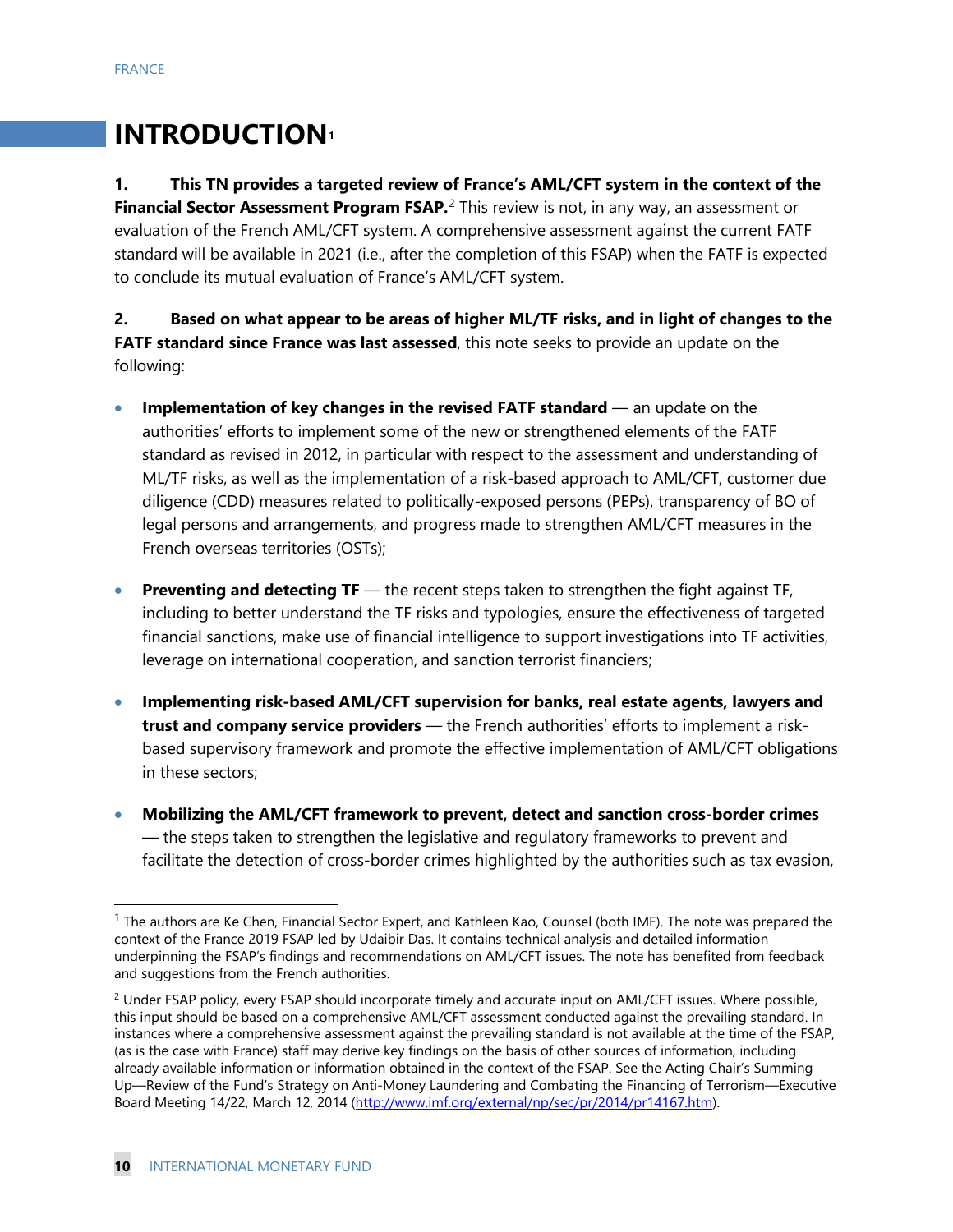corruption, and organized crime, including efforts to ensure an effective use of financial intelligence by law enforcement, seek international cooperation, and make use of confiscation mechanisms; and,

• **FinTech** — the initiatives taken by France to foster responsible innovation and mitigate the potential ML/TF risks related to Fintech products and services.

**3. Staff's analysis was based on a range of materials and benefited from discussions with the authorities and some financial institutions (FIs).** Staff reviewed available information, including information submitted by France to the FATF on progress since the last assessment, answers provided by the authorities to a questionnaire submitted ahead of the FSAP, and a desk review of available legislation and information gathered before and during the on-site visit in December 2018. A list of the main agencies with which staff met is in Annex I.

# **PROGRESS SINCE THE LAST ASSESSMENT**

### **A. Background**

**4. In its last assessment by the FATF, France's AML/CFT framework was found to be generally satisfactory, although some important deficiencies were identified.** Notably, the Mutual Evaluation Report (MER)<sup>[3](#page-11-0)</sup>, published in 2012, identified deficiencies in France's legal framework relating to confiscation, preventive measures for politically exposed persons (PEPs), AML/CFT obligations and controls of certain designated non-financial businesses and professionals (DNFBPs), the AML/CFT supervisory regime applicable to such DNFBPs, and targeted financial sanctions (TFS). In total, France was rated Compliant with 9 of the FATF 2003 Recommendations, Largely Compliant with 29 Recommendations, and Partially Compliant with 10 Recommendations, and Non-Compliant with 1 Recommendation.

**5. At the time of its 2013 follow-up report, France had taken steps to address some of the issues flagged in the MER.** Notably, France strengthened its existing confiscation framework with a new law in 2012 clarifying the system for criminal confiscation and seizures and ensuring that confiscation was available for all offenses. To bolster France's confiscation efforts, the Agency for Management and Recovery of Criminal Assets became operational in February 2011, and had increased criminal seizures, including of legal persons, by 2012. Steps were also taken in relation to PEPs and the sanction regime for DNFBPs.

**6. France has yet to be assessed against the revised FATF standard and assessment methodology.** The FATF revised the international standard in 2012 and the assessment methodology in 2013, which notably place a greater emphasis on a risk-based approach to AML/CFT and increasing emphasis on the effectiveness of countries' AML/CFT regimes. The standard as revised in 2012 now requires that countries identify, assess, and understand their risks of ML and

<span id="page-11-0"></span><sup>&</sup>lt;sup>3</sup> The MER (French) can be accessed at[: http://www.fatf](http://www.fatf-gafi.org/media/fatf/documents/reports/mer/MER%20France%20ful.pdf)[gafi.org/media/fatf/documents/reports/mer/MER%20France%20ful.pdf.](http://www.fatf-gafi.org/media/fatf/documents/reports/mer/MER%20France%20ful.pdf)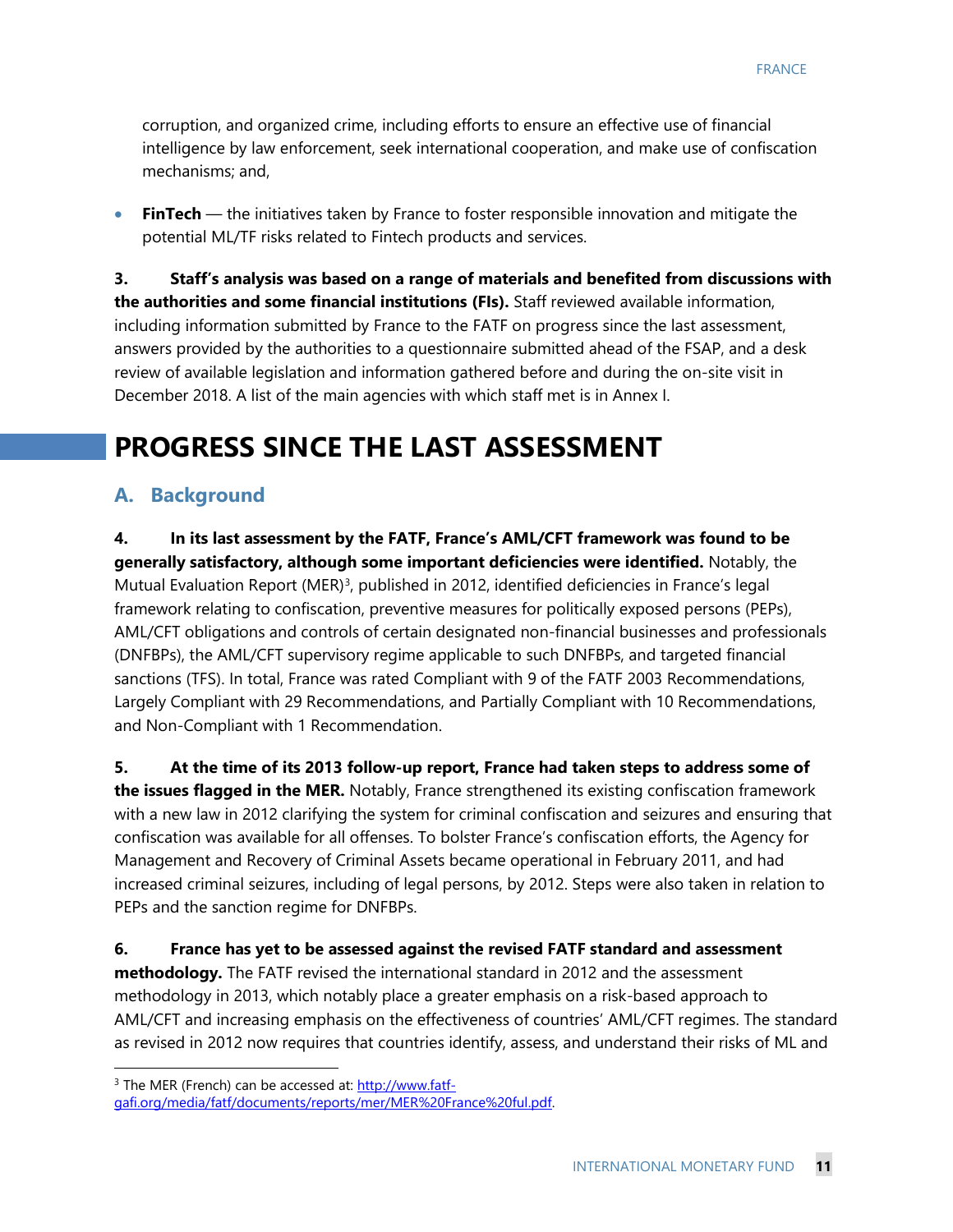TF. Further, there is an increased focus on the transparency of legal persons and arrangements. France will be assessed under the revised standard and methodology during 2020–2021.

## **B. Identifying and Understanding ML/TF Risks**

**7. France's first national ML/TF risk assessment (NRA) is being finalized.** Coordinated by the Anti-Money Laundering and Terrorist Financing Steering Committee (COLB), the exercise started in May 2016 and involves various stakeholders including the private sector. The analyses were conducted by ten working groups, with four on threats and six on vulnerabilities. A questionnaire was disseminated to reporting entities to obtain their perceptions of risks. In addition, the NRA draws from a range of sources of information including, inter alia, suspicious transaction reports (STRs), law enforcement information, judicial information, criminal threats assessment conducted by French law enforcement authorities, and relevant regional risk assessment at the European Union (EU) level. The authorities expect to finalize and publish the NRA in 2019, which will be followed by an action plan to mitigate the risks identified.

**8. The NRA places an emphasis on TF.** The risks of using the French financial system to finance terrorist activities conducted in France or abroad are considered by the authorities to be high. Preliminary findings suggest that these activities are often facilitated using microfinance, associations, networks of funds collectors, non-bank payment service providers, and electronic money (e-money). Preliminary findings also point to main ML threats from drug trafficking, largescale financial fraud, tax and corporate fraud, and offenses involving breach of integrity (such as corruption), and to some activities that are particularly vulnerable to these threats, namely, *inter alia*, cash-based transactions, crowdfunding activities, e-money transactions, as well as the fintech, luxury and art sectors.

### **C. Risk-Based Preventive Measures Including for PEPs**

**9. The French legal framework has been updated to transpose the Fourth European AMLD**[4](#page-12-0) **including with respect to the risk-based preventive measures.** Amendments to the French Monetary and Financial Code that took effect in December 2016 and October 2018 now obligate FIs and designated non-financial businesses and professions (DNFBPs) covered under the French regime<sup>[5](#page-12-1)</sup> to identify and assess their ML/TF risks<sup>[6](#page-12-2)</sup> and apply enhanced controls when the risks are higher<sup>7</sup>. In addition, when dealing with PEPs (including when PEPs are beneficial owners), reporting entities are required to ensure that the decision to establish the business relationship is made by a member of the entity's executive body or an individual authorized by it, and to obtain

<span id="page-12-0"></span> <sup>4</sup> Order No. 2016-1635 of 1 December 2016 and Decree No. 2018-284 of 18 April 2018 reinforcing the French antimoney laundering and terrorist financing system.

<span id="page-12-1"></span><sup>5</sup> See para 43 in Executive Summary (English) of 2012 MER.

<span id="page-12-2"></span><sup>6</sup> Art. L-561-4-1, Monetary and Financial Code as amended.

<span id="page-12-3"></span><sup>7</sup> Art. L-561-10-1, Monetary and Financial Code as amended.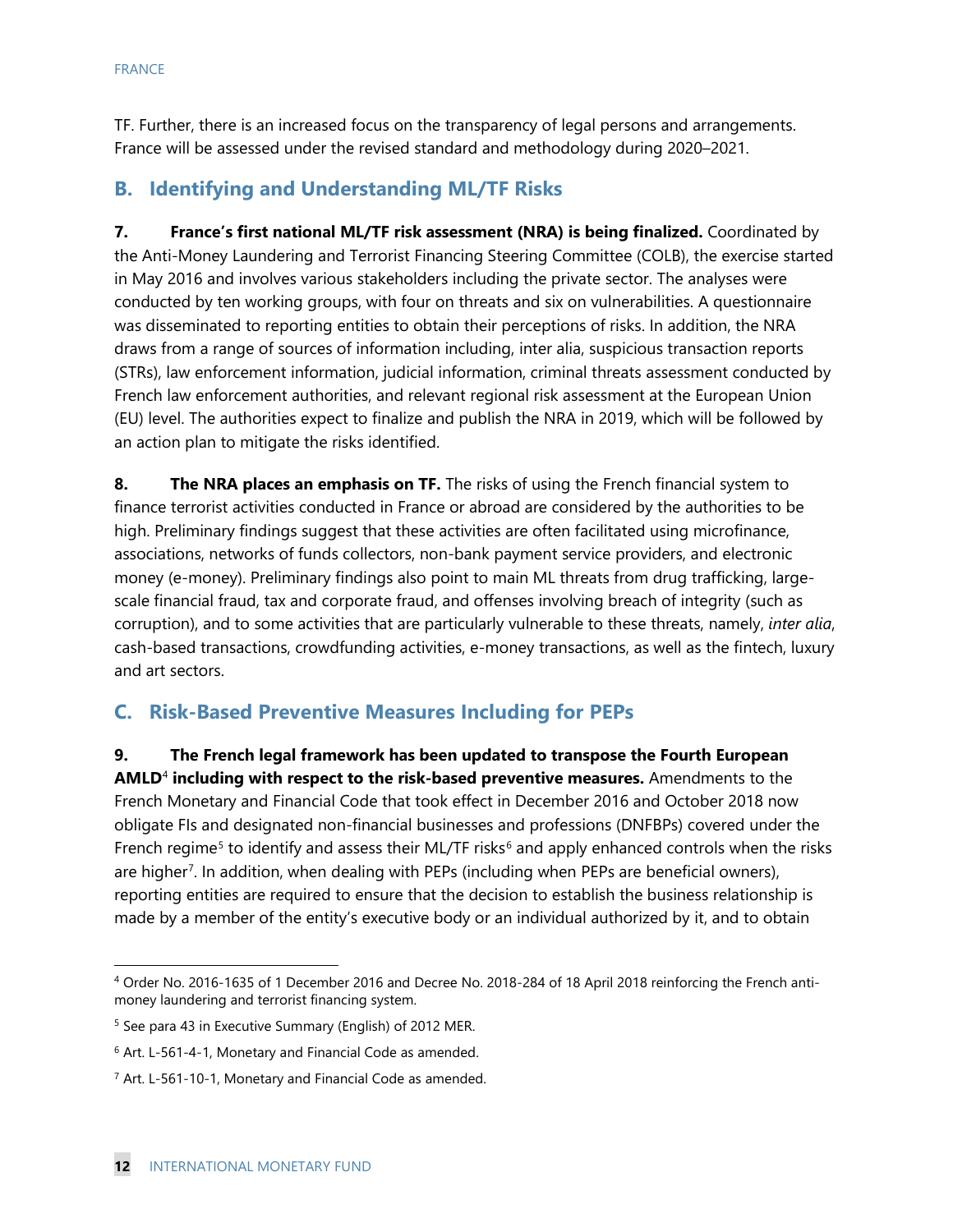information on the origin of assets and funds.<sup>[8](#page-13-0)</sup> The definition of PEPs extends to senior officials of France, foreign countries or international organizations as well as their family members and close associates.<sup>[9](#page-13-1)</sup> These requirements appear to be in line with the revised FATF standard.

#### **D. Transparency of Beneficial Ownership**

**10. To implement Article 30 of the Fourth European AMLD, France established a central register of beneficial owners, the legal requirements for which took effect as of April 1, 2018[10.](#page-13-2)** The register requires legal persons to identify and submit information on their BOs and indicate the modalities of control exercised. The BO register is accessible to AML/CFT obliged professionals responsible for carrying out CDD, regulatory authorities, and other competent authorities in line with the international standard, and, with judicial authorization, persons able to demonstrate a legitimate interest.

**11. France has already begun transposing the Fifth European AMLD, including in relation to transparency of BO information.** Measures to strengthen existing BO registers are underway. France intends to introduce an obligation for BOs to provide all necessary information to companies required to obtain and maintain such information. Further, France is working on developing a mechanism to identify discrepancies between the information maintained in the register and information in the possession of other authorities. In the context of transposing the Fifth European AMLD, France will also strengthen its national register of *fiducies* (a civil arrangement akin to trusts) by expanding the list of persons who can have access to the *fiducies register* (notably, legal and natural persons having a legitimate interest). Finally, France aims to make information in the BO register of companies available to the general public by 2020 in line with the Fifth AMLD.

#### **E. AML/CFT Measures in Overseas Territories**

**12. Steps have been taken to strengthen the implementation of AML/CFT measures in the French overseas territories (OSTs)**[11](#page-13-3) **since the 2012 MER.** Awareness raising events were held by Tracfin and financial supervisors in various OSTs to sensitize FIs to their AML/CFT obligations. The ACPR increased its supervisory activities in OSTs including through advisors seconded to the Institutes for Issuing Overseas Departments (IEDOM/IEOM) to conduct on-site inspections as well as light-touch on-site visits. Between 2012 and 2016, on-site inspections, on-site visits, and supervisory meetings were conducted covering FIs under the ACPR's oversight in all OSTs (see Table 2). On-site visits encompass in-depth interviews with management and all the departments involved in

<span id="page-13-0"></span> <sup>8</sup> Art. R-561-20-2, Monetary and Financial Code as amended.

<span id="page-13-1"></span><sup>&</sup>lt;sup>9</sup> Art. R-561-18, Monetary and Financial Code as amended.

<span id="page-13-2"></span> $10$  Article 30 of the Directive was transposed into French law by article 8 of the December 1, 2016 order strengthening the French anti-money laundering/terrorist financing (AML/TF) framework.

<span id="page-13-3"></span><sup>&</sup>lt;sup>11</sup> These include (i) overseas regions: Guadeloupe (Caribbean), Martinique (Caribbean), French Guyana (South America), Mayotte (Indian Ocean), Réunion (Indian Ocean); and (ii) overseas collectives: Saint-Barthélemy (Caribbean), Saint-Martin (Caribbean), Saint Pierre and Miquelon (North America), Wallis and Futuna (Pacific), and French Polynesia (Pacific).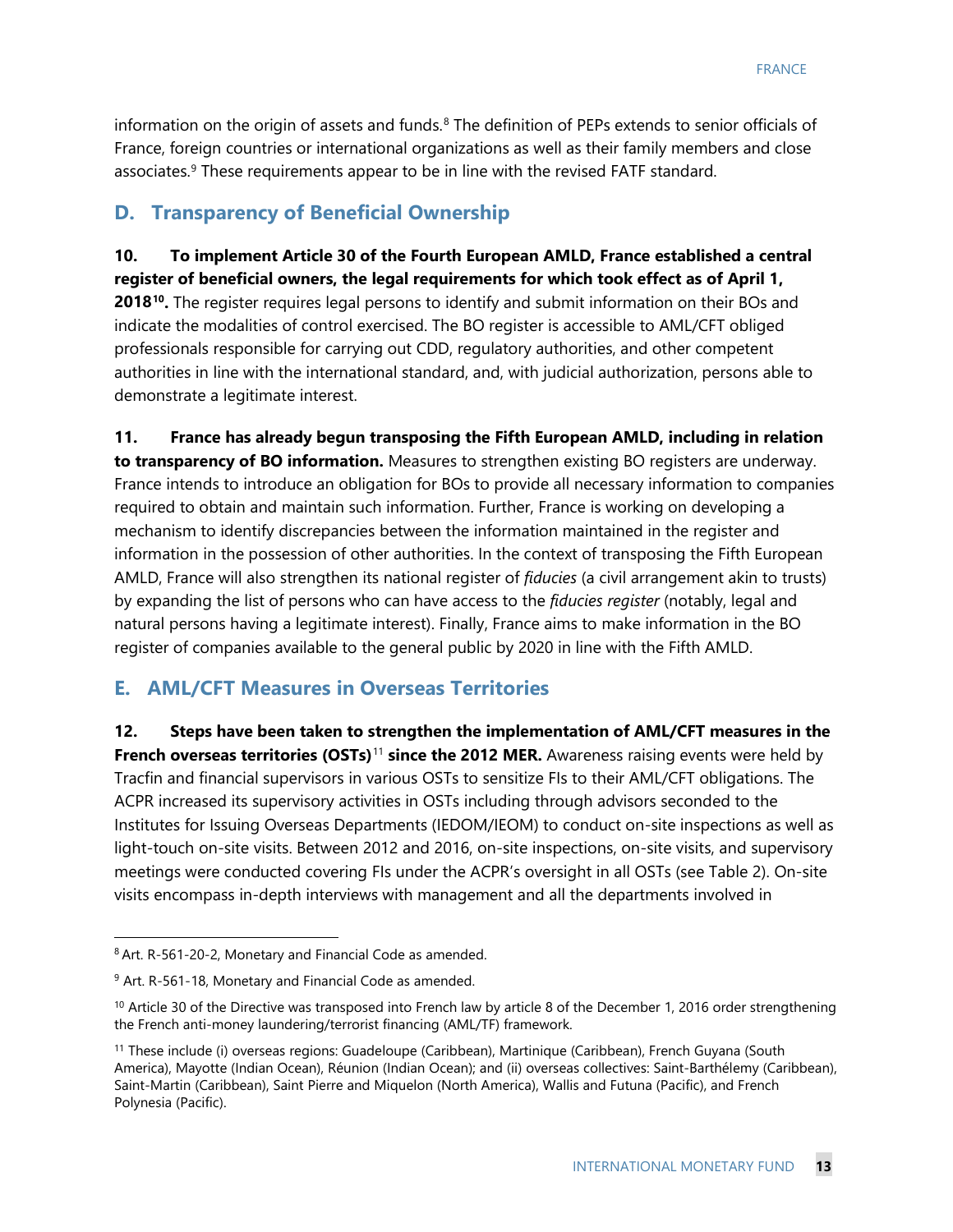AML/CFT, including the compliance unit of the FI, and could also include sample testing. The target institutions of these activities are determined based on discussions between ACPR advisors and the ACPR's unit at the headquarter responsible for off-site monitoring. Some on-site inspections have triggered enforcement actions including orders to discontinue certain operations and corrective measures. Since 2012, the *Autorité des Marchés Financiers* (AMF), which is responsible for AML/CFT supervision of investment firms, has delegated its AML/CFT inspections powers in OSTs to the Institute for Issuing Overseas Departments (IEDOM /IEOM). No information is available at the national level on the oversight of DNFBPs in OSTs. Between 2012 and 2018, Tracfin received a total of 12,800 STRs from reporting entities in OSTs, 89% of which are from banks, payment institutions and money changers.

| Table 2. ACPR's AML/CFT On-site Inspections in OSTs: FIs Covered (2012-2016) |                    |                                   |                                                      |
|------------------------------------------------------------------------------|--------------------|-----------------------------------|------------------------------------------------------|
| Fls                                                                          | Total <sup>1</sup> | <b>Number of Fls</b><br>Inspected | <b>Number of Fls</b><br>not Inspected<br>but Visited |
| Credit Institutions                                                          | 48                 |                                   |                                                      |
| Life Insurance Institutions                                                  |                    |                                   |                                                      |
| Intermediaries                                                               | 376                | 24                                |                                                      |
| <sup>1</sup> Only those headquartered in OSTs as of 2016.                    |                    |                                   |                                                      |

# **COMBATING TF**

## **A. Understanding of TF Risks and Policy Priorities**

#### **13. Following recent terrorist attacks on French soil, combating TF has become a**

**heightened priority for France.** After the 2015 Paris terrorist attacks, France adopted a strategy to combat TF focusing on the three main pillars of (i) reducing anonymity in the economy, (ii) increasing vigilance and detection, and (iii) strengthening the capacity to freeze terrorist assets. The strategy was supplemented by the action plan against radicalization and terrorism of May 2016 and the anti-terrorism action plan of July 2018.

**14. French authorities have a well-developed understanding of emerging and evolving TF** 

**risks.** French authorities assess the threat of terrorist activity in France to be very high. In a 2015 report, Tracfin identified the terrorist threat (and its financing) as one of the five major threats to the French economy.<sup>[12](#page-14-0)</sup> Analysis of TF via the French financial system highlights the use of the following mechanisms: (i) microfinance; (ii) humanitarian, cultural, or religious associations; (iii) networks of funds collectors operating in the form of branched microfinance networks; (iv) the use of commercial companies to collect funds; and (v) modes of financing that afford anonymity for contributors (e.g., online payment services, reloadable prepaid cash cards, participatory financing)

<span id="page-14-0"></span><sup>&</sup>lt;sup>12</sup> Money Laundering and Terrorist Financing Risk Trends and Analysis, Tracfin (2015).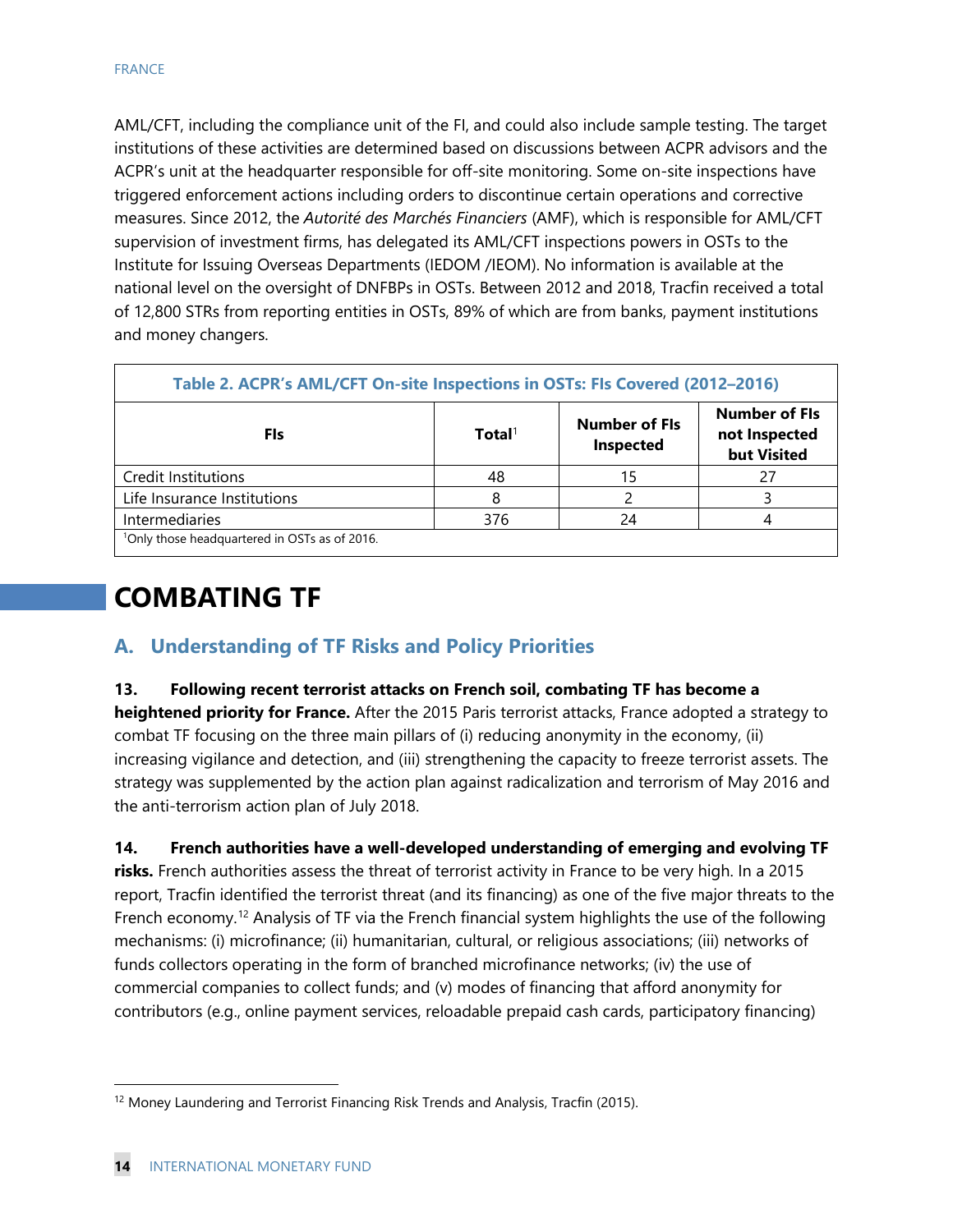are also exploited for terrorist funding purposes. Law enforcement and regulatory authorities share a common understanding of TF risks.

#### **B. Update of Legal and Regulatory Framework**

**15. France's regulatory framework was strengthened to mitigate risks associated with anonymity of cash payments and other payment methods.** E-money media able to be loaded with cash were deemed particularly vulnerable to the risk of TF and specific regulations addressing these risks were adopted<sup>[13](#page-15-0)</sup> in the context of the March 2015 ministerial action plan to combat terrorist financing. The Monetary and Financial Code has been amended to lower the ceilings on certain types of cash payments and e-money transfers and payments and introduce additional due diligence and reporting requirements.<sup>[14](#page-15-1)</sup>

**16. Delays in implementation of the European framework for the freezing of terrorist assets have since been addressed through national legislation.** France implements designations pursuant to United Nations Security Council Resolution 1373 (UNSCR 1373) relating to the freezing and confiscation of terrorist assets through both national and European mechanisms. While waiting for the applicable European regulation, France will apply domestic law<sup>15</sup> to freeze the assets of persons designated by the United Nations Sanctions Committee. At the time of the MER, French legislation did not clearly stipulate that assets may be frozen where a person was acting on behalf of or at the direction of a designated party. Since the MER, in 20[16](#page-15-3), new legal provisions<sup>16</sup> were

<span id="page-15-0"></span><sup>&</sup>lt;sup>13</sup> See https://www.economie.gouv.fr/files/luttecontrefinancementterrorisme\_tableau\_synthetiquedef.pdf.

<span id="page-15-1"></span><sup>&</sup>lt;sup>14</sup> The ceiling on cash payments in connection with commercial transactions has been reduced to EUR 1,000 for French residents and persons acting for the purposes of their profession and EUR 10,000 for non-residents and persons acting for the purposes of their profession. Existing electronic money regulations have been revised to impose a ceiling of EUR 3,000 for French residents and persons acting for the purposes of their profession and EUR 10,000 for foreign residents and persons that do not act for the purposes of their profession on e-money payments where payment is made to an entity not subject to ML/TF obligations and EUR 15,000 where cash or e-money payment is made to an AML/CFT obliged entity. ML/TF due diligence measures are required if e-money is used other than for the purchase of consumer goods or services, if the amount stored or reloadable on electronic media exceeds EUR 250, or if the media can be loaded with anonymous e-money the amount stored exceeds EUR 250 within 30 days and provided that payments are made on the French territory. Due diligence measures are also required for transactions of any amount if the e-money media in question is able to be loaded with cash (with the exception of emoney issued and usable within a limited network of persons offering consumer goods and services) or with anonymous e-money. Moreover, due diligence measures are required if withdrawal and reimbursement operations of e-money exceed EUR 100. Finally, the maximum value that can be stored on prepaid cards (physical medium) has been capped at EUR 10,000 with a monthly limit of EUR 1,000 on loading in cash or e-money, refunds, or withdrawals.

<span id="page-15-2"></span> $15$  As a "gap filler" during the time the European Council needs to review a UN designation and issue the necessary EU regulation, France applies a temporary implementing order, which is adopted for the French territory pursuant to Article L. 562-3 of the Monetary and Financial Code. The same regulation that acts as the temporary mechanism for France applies permanently to all overseas territories as they are not subject to EU regulations. For a more detailed description of this mechanism, please see pp.115–137 of the MER.

<span id="page-15-3"></span><sup>16</sup> By Order No. 2016-1575 of November 24, 2016 reforming the asset freezing system, Order No. 2016-1635 of December 1, 2016, strengthening the French ML/TF framework, and by Decree No. 2018-264 of April 9, 2018. See also, article L.562-2 of the French Monetary and Financial Code.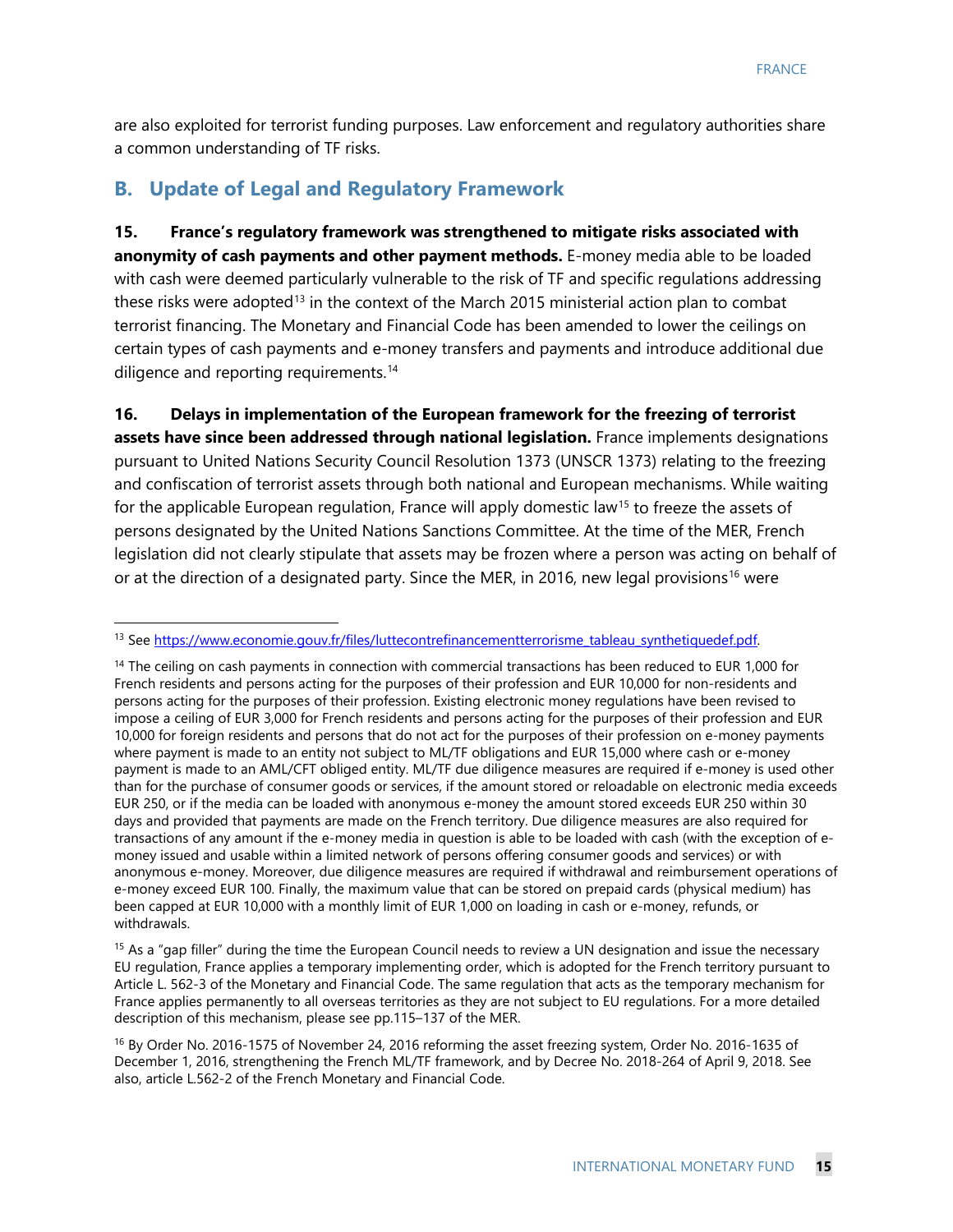introduced to allow the Minister of Economy and the Minister of the Interior to freeze assets owned, held or controlled by entities owned or controlled by persons attempting to commit terrorist acts or acting on behalf of these persons.

#### **17. France has also strengthened the powers of the Financial Intelligence Unit (Tracfin).**

Order No. 2016-1635 of December 1, 2016 further reinforced Tracfin's role in national counterterrorism efforts, by, *inter alia*, expanding the list of agencies to which Tracfin alerts are sent, increasing Tracfin's ability to request additional information from reporting entities, extending the time period for blocking transactions, and authorizing Tracfin to encourage covered entities to perform due diligence measures. Since June 2016[17](#page-16-0), Tracfin is also able to further support CFT detection and prevention by selectively communicating operational information to FIs. Tracfin is thus empowered to provide to FIs, at its discretion and on a bilateral basis, confidential information in its possession relating to a specific individual, account, or transaction, or to any schemes or typologies of which Tracfin is aware. Tracfin may also encourage FIs to take specific measures (such as enhanced due diligence) related to the information provided.

## **C. Prevention and Detection of TF Activities**

**18. Behavioral signals are used to detect potential instances of radicalization and TF.** Due to the nature of TF, often involving micropayments that are difficult to isolate from legitimate transactions and customers presenting no obvious risk, traditional ML risk profiles and indicators have not proven to be effective in TF detection and prevention. As a result, Tracfin crosses strictly financial elements with behavioral criteria. Tracfin's 2016 Report on Trends and Analyses highlights the importance of detecting "weak signals" (individual characteristics that taken alone may not be indicative of any suspicion but taken in the composite could point towards radicalization), with emphasis placed on small transactions. Tracfin has also developed (in collaboration with the ACPR) an ever-evolving set of risk indicators of radicalization in that field.

**19. French banks are employing increasingly sophisticated tools, including machine learning, to carry out their due diligence obligations with respect to TF.** French banks appear to be are aware of their CFT obligations. Banks report feeling tremendous pressure to catch instances of TF and are channeling increasing resources into their CFT efforts. The trend appears to be towards using artificial intelligence to examine patterns of customer behavior. Algorithms are used to detect weak signals, which are reported to Tracfin. Some banks are also developing their own sets of indicators based on patterns discerned in their STRs.

**20. Suspicious transaction reports (STRs) from banks related to TF are reportedly of good quality and are increasing as banks improve their understanding of TF risks.** Tracfin and the ACPR agree that as banks continue to fine-tune their understanding of TF, their reporting has improved. A reasonable percentage of STRs are leading to disseminations to law enforcement. STRs related to TF submitted by banks have steadily increased in the last three years (see Table 3 below).

<span id="page-16-0"></span><sup>&</sup>lt;sup>17</sup> With the adoption of « loi n° 2016-731 du 3 juin 2016 renforçant la lutte contre le crime organisé, le terrorisme et leur financement, et améliorant l'efficacité et les garanties de la procédure pénale.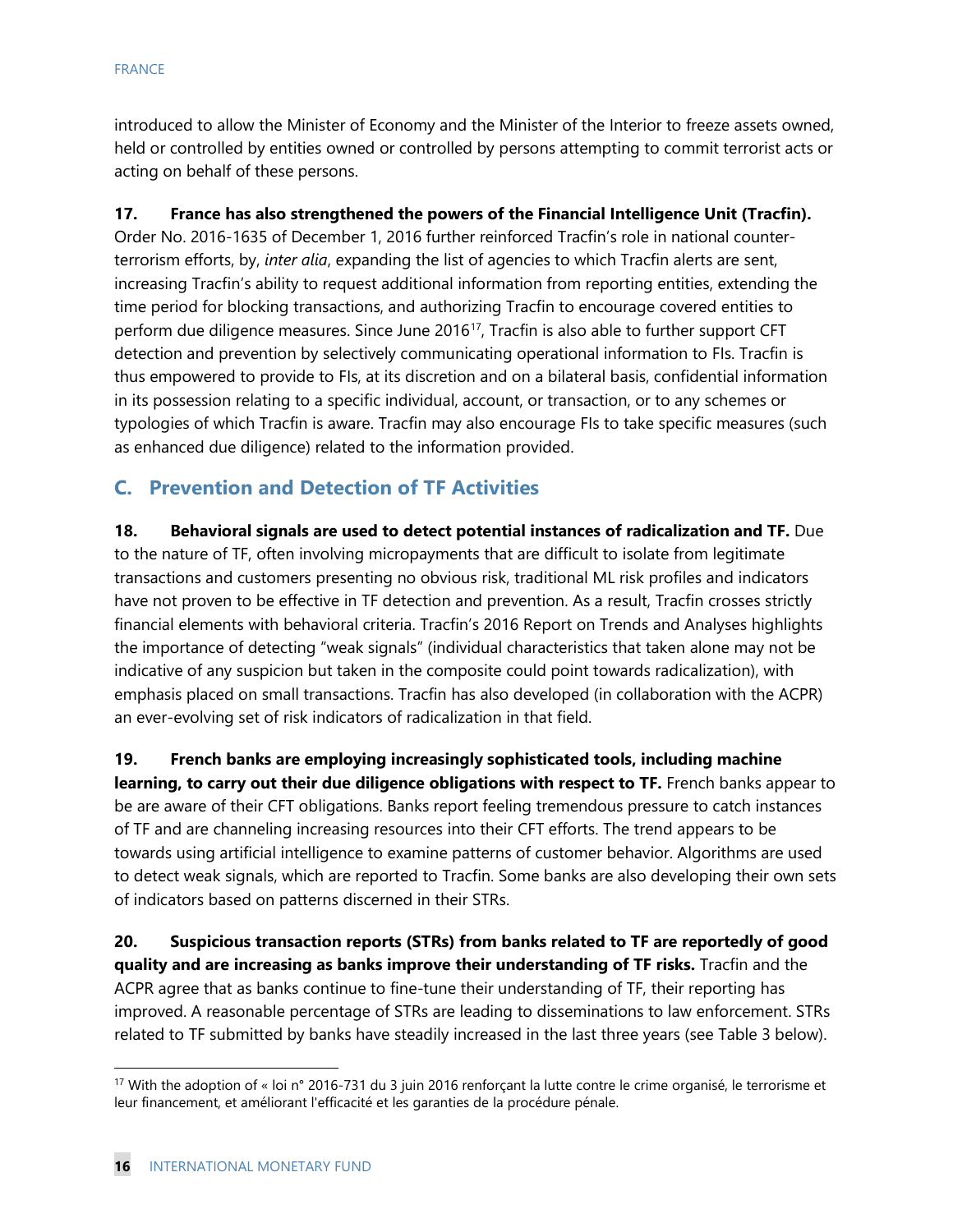Tracfin has also received TF-related STRs from non-bank reporting entities, including e-money providers, payment service providers, and notaries.

| <b>Table 3. TF-related STRs Received by Tracfin</b> |         |       |  |
|-----------------------------------------------------|---------|-------|--|
| 2015                                                | 2016    | 2017  |  |
| 801                                                 | 1 1 7 7 | 379،، |  |

**21. Outreach to the private sector is considered critical to authorities' CFT efforts.** Tracfin and the ACPR work together to provide guidance on CFT controls to the French financial sector. Tracfin and the ACPR have jointly prepared and disseminated typologies on TF (particularly those involving new technologies). In November 2015, the ACPR and Tracfin jointly published guidelines for reporting entities on STRs, which included a section on reporting suspicions related to TF. These guidelines have been revised and updated in November 2018. The ACPR also issued guidelines on the implementation of the asset freezing mechanism in 2016, reminding reporting entities of the broad scope of asset freezes and that TFS measures are not to be carried out on a risk-based approach, which is being updated.

**22. Combating TF is one of the ACPR's supervisory priorities, but neither the DGCCRF nor the CNB has included TF or TFS-related obligations in their supervisory programs.** The ACPR and Tracfin coordinate closely through an assigned liaison officer. An alert received from Tracfin may trigger an immediate inspection. The ACPR annual questionnaires (see Chapter III) were also modified to include new questions on asset freezing measures. Weaknesses that have been detected in on-site inspections include the completeness and quality of information contained in the IT tools

and the frequency with which some tools were updating the list of designated individuals and entities, although no systematic problems have been identified across the industry. An inspection arising from a Tracfin alert in 2017 led to the imposition of the first disciplinary sanction (of EUR 8 million) for failures in a bank's CDD, and reporting systems relating to TF. During the last two years, the ACPR sanctions commission established violations with respect to TFS controls in eight disciplinary proceedings. These include a bank fined EUR 50 million in 2018 for failures including with respect to the systems for detection of persons subject to TFS. AML/CFT supervisors of DNFBPs, on the other hand, have not checked for compliance with CFT obligations.

**23. Finally, France has been effectively implementing its system of TFS, including through a system of domestic designations.** In December 2017, France established a task force on asset freezing to fight terrorism (GABAT), which is comprised of representatives of all agencies involved in combating TF (intelligence, police, and the ministries of Justice, the Interior, Foreign Affairs, and Finance). In 2018, France's asset freezing mechanism was used 187 times. As of March 2019, 118 freezing orders are in force and 35 are being processed.

**24. Tracfin is empowered to provide directed operational information to banks where it deems necessary and has been using a range of mechanisms to provide guidance and feedback to reporting entities on TF activities.** Tracfin uses the alert mechanism created by Ordinance ° 2016-1635 very sparingly, due partly to the sensitivity of the information and partly to concerns that this measure could supplant a bank's own due diligence if overused. Tracfin exercised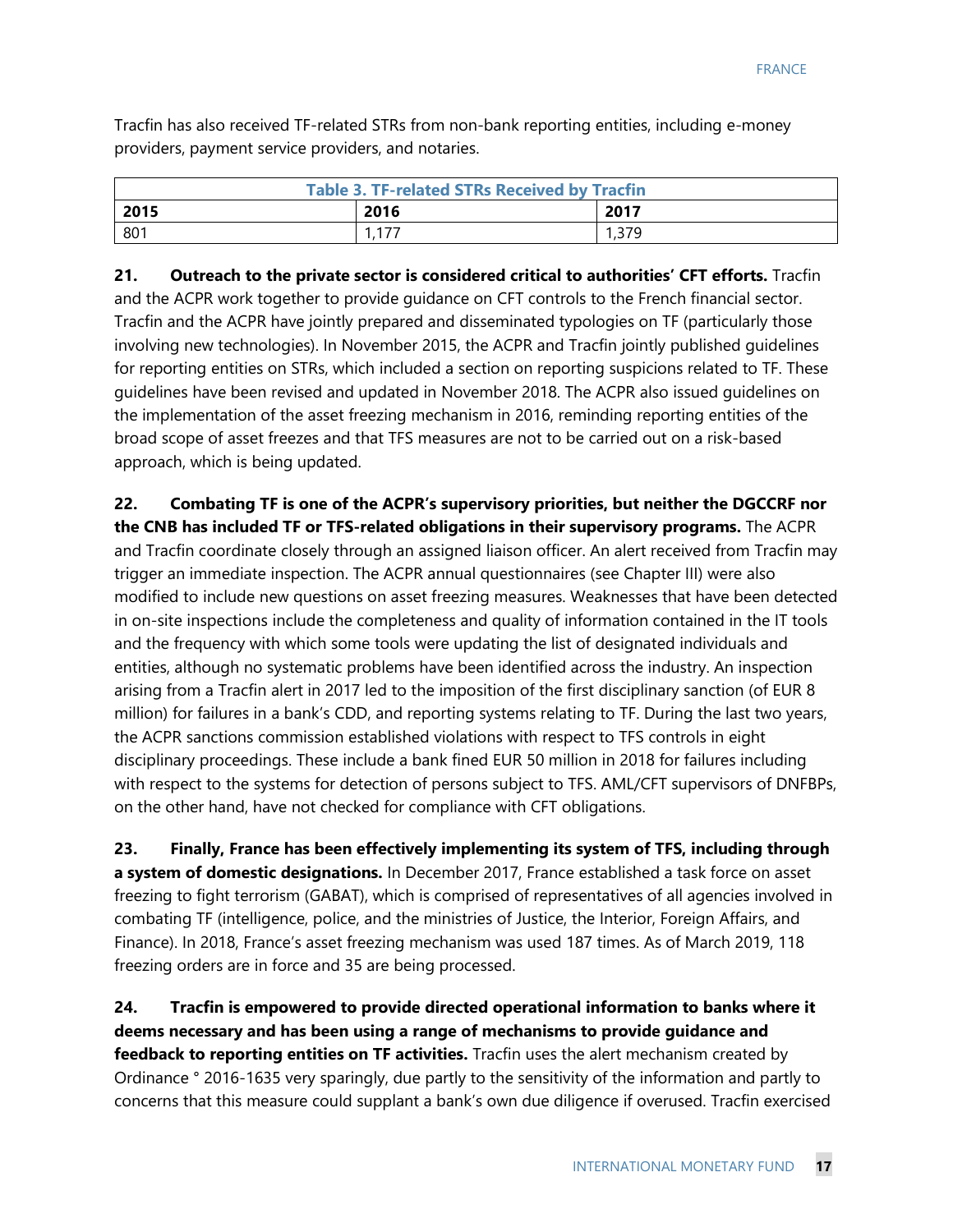this power for the first time in 2018 and has used it only in a handful of instances since then under certain circumstances (such as where an investigation exists into an individual willing to join a terrorist organization or facilitate others to join terrorist networks). Tracfin has in place mechanisms to provide feedback on TF-related STRs to reporting entities, in particular, banks and payment institutions, which are considered the most exposed. These mechanisms provide high-level retrospective feedback during annual bilateral meetings with individual reporting entities as well as banking association, specific feedback to individual reporting entities when an STR contributed to a dissemination and sector-level guidance through annual sector-wide meetings (starting from 2017) and its typology annual reports. However, banks do not appear to be receiving feedback on their own independently developed TF indicators and not all banks have received Tracfin's comprehensive TF-related indicators.

**25. More systematic guidance on TF-related indicators and timely feedback may help banks' detection of potential of TF and to reduce risks of financial exclusion.** Although an extremely high percentage of the French population is currently banked (due to the right to a basic bank account contained in the French Monetary and Financial Code<sup>[18](#page-18-0)</sup>), overly stringent TF risk avoidance could potentially result in the financial marginalization of some parts of the populace, a risk that French banks recognize. With respect to TF, French banks are understandably very risk averse and may be applying overly strict risk parameters. At least one French bank has a policy of closing an account within six months upon filing an STR for any reason. The effect of such actions by banks over time may result in a larger segment of the population turning to less regulated financial service providers or even the informal sector. The impact of increased TF vigilance in light of the right to a bank account remains to be seen. More systematic guidance on the TF-related indicators or timely updates on current typologies or schemas from Tracfin to help reporting entities adjust their risk parameters accordingly could help mitigate such risks. Ways to strengthen existing mechanisms to enable more timely feedback from Tracfin to reporting entities in between annual bilateral meetings could be explored.

#### **D. Use of Financial Intelligence**

**26. Tracfin monitors the TF threats facing France through a synthesis of information received domestically and from its international network.** In 2015, a special TF division in Tracfin became fully operational. This unit continuously receives information on terrorist threats and TF activities from domestic and international sources. Domestically, Tracfin receives STRs from reporting entities and information through a network of bilateral and multilateral relationships with other French agencies and public administration (e.g., Directorate General for Domestic Security, Directorate for Customs Intelligence and Investigations). Internationally, Tracfin has close relations with European and other foreign FIUs and draws from its participation in international fora to further its understanding of emerging terrorist and TF risks but no statistics were made available on

<span id="page-18-0"></span> <sup>18</sup> Articles L.312-1, D.312-5, & D.312-6.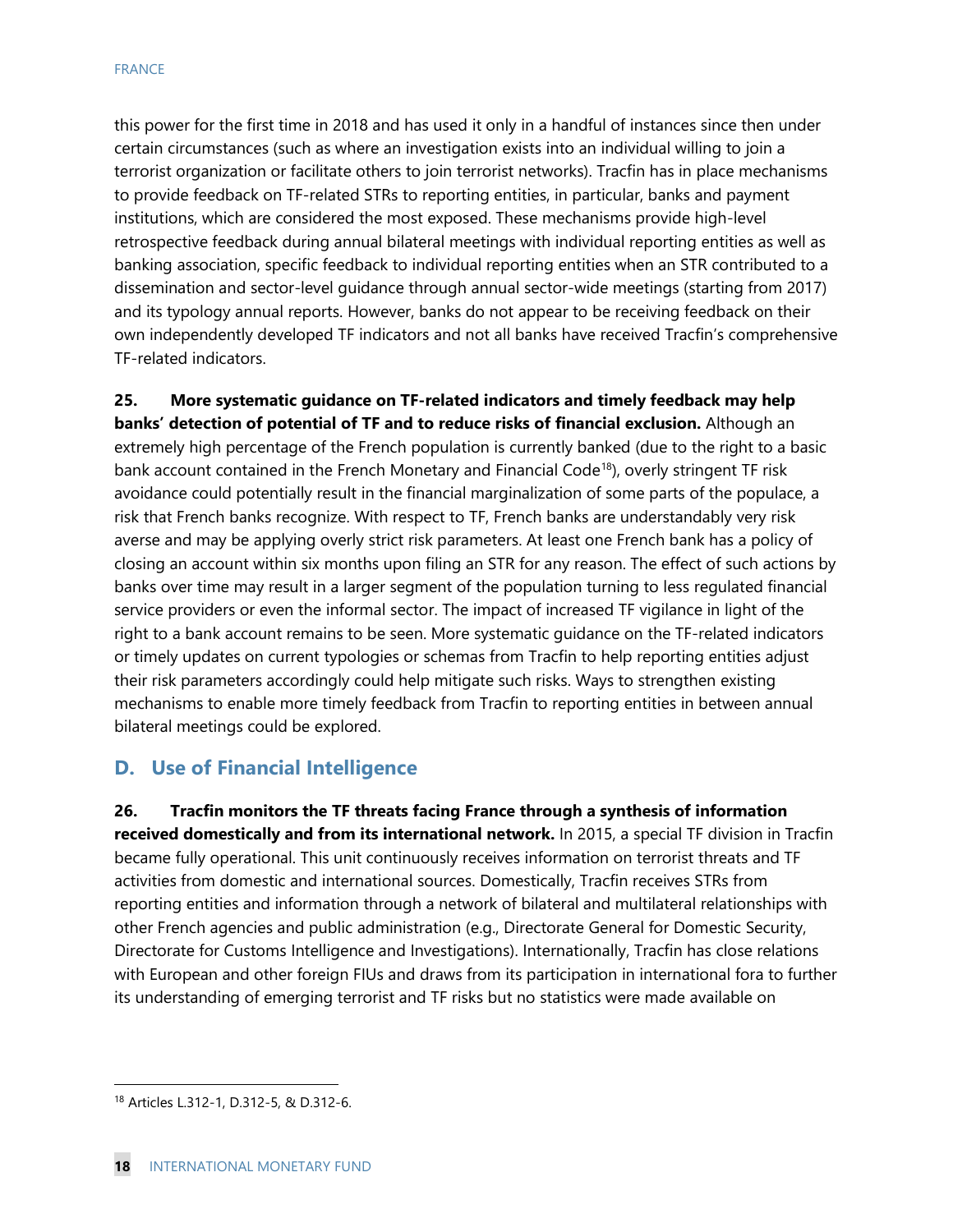outbound requests relating to TF or requests or information received from foreign counterparts on TF.

**27. Financial intelligence has been successfully used to identify instances of TF and support investigative efforts.** Tracfin can make two types of disseminations (or referrals): judicial and non-judicial. Judicial disseminations are in the form of a case file, which entails a comprehensive analysis substantiating the likely offense and is transmitted to the public prosecutor's office, which ultimately decides on the appropriate charge. Tracfin can also spontaneously disseminate "notes" to law enforcement directly, where an inquiry or investigation is already open or ongoing and Tracfin has received a piece of relevant information that may further the inquiry or investigation. Law enforcement bodies agree that disseminations by Tracfin are of very good quality. Over the past three years, in conjunction with the increase in STRs, Tracfin has steadily increased disseminations relating to TF (see Table 4 below). Procedurally, all judicial disseminations issued by Tracfin must result in the opening of a preliminary investigation or contribute to an existing investigation. As such, the increase in disseminations by Tracfin has had a direct impact on the numbers of TF investigations opened (see Table 5 below) – keeping in mind that TF investigations focus on the terrorist cell and not on the individuals, so multiple Tracfin disseminations may feed into a single investigation. Financial intelligence appears to be used extensively in TF investigations. However, France does not keep statistics on the number of preliminary investigations that ultimately lead to a judicial proceeding. Of the 64 new investigations into TF opened in the last three years, 25 were initiated by Tracfin judicial disseminations.

| Table 4. Tracfin Disseminations on TF 2015-2017             |     |     |  |  |
|-------------------------------------------------------------|-----|-----|--|--|
| <b>Non-judicial referrals</b><br>Judicial referrals<br>Year |     |     |  |  |
| 2015                                                        | 11  | 168 |  |  |
| 2016                                                        | 44  | 352 |  |  |
| 2017                                                        | 226 | 459 |  |  |

| Table 5. Preliminary TF Investigations Opened on the Basis of Tracfin Alerts |      |      |  |
|------------------------------------------------------------------------------|------|------|--|
| 2015                                                                         | 2016 | 2017 |  |
|                                                                              |      |      |  |

#### **E. TF Investigations, Prosecutions, and Convictions**

**28. France's ability to combat TF is aided by specialized units across agencies.** France has a special department within the Paris prosecutor's office to have exclusive competence over terrorism and TF offenses. Since 2015, Section C1 has been staffed with 15 prosecutors who exclusively handle terrorism and TF cases. Section C1 works with the Counter-Terrorism Sub-Directorate (SDAT) of the Judicial Police to investigate terrorism and TF. The SDAT is the primary law enforcement body responsible for terrorism and TF cases and currently has 180 investigators. The SDAT also works closely with the Central Office for the Suppression of High Financial Delinquency (OCRGDF), particularly on cases with more complex financial issues.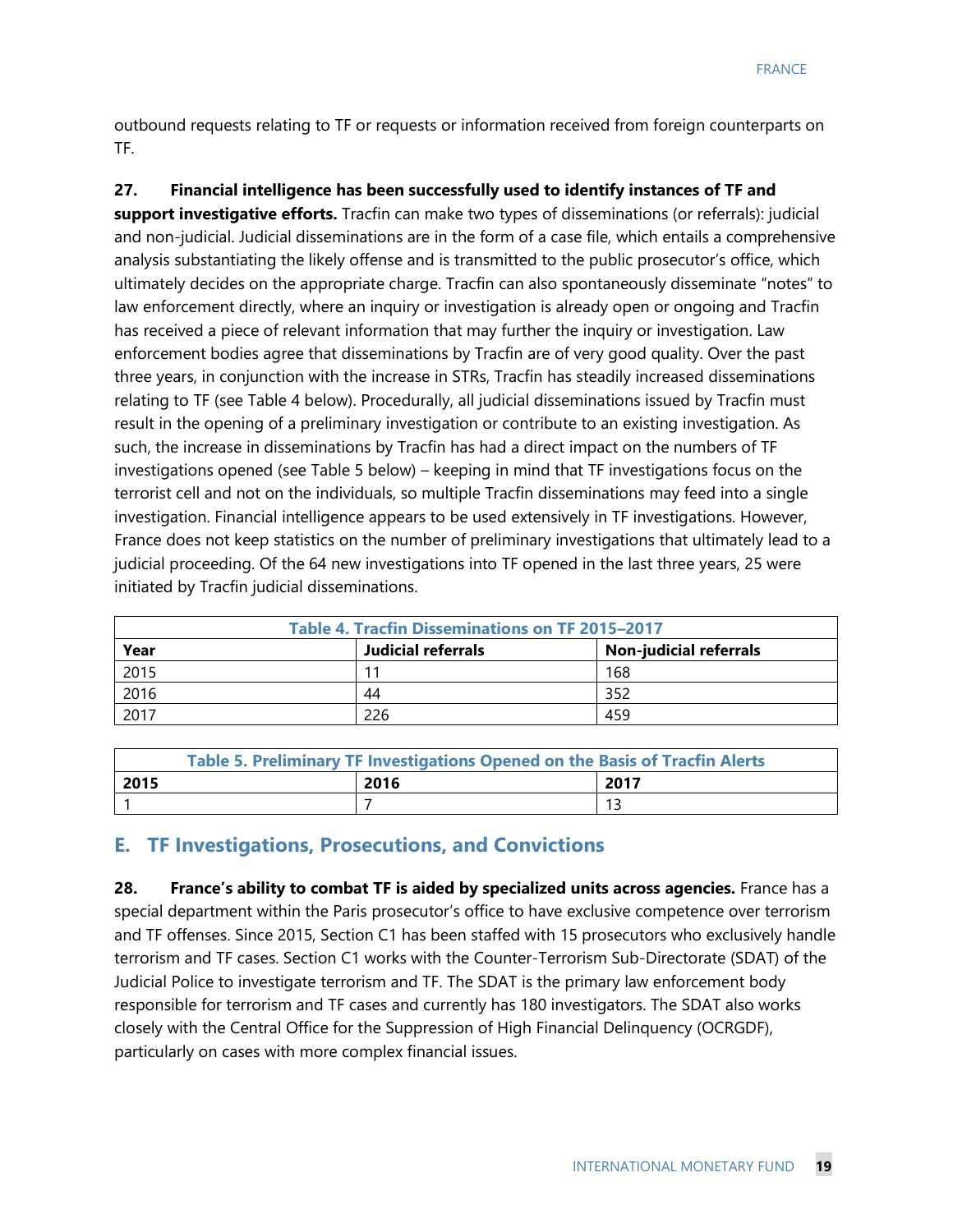**29. Investigations into TF are integral to national counter-terrorism efforts.** Cases may originate as either terrorism or TF and lead to the other. Section C1 reports that in a number of cases, investigations into the financing structure has yielded successful leads into the underlying terrorist activity. Tracfin and law enforcement bodies are involved in task forces (such as the Counter-Terrorism Unit) dedicated to fighting terrorism. Moreover, combating the financing of terrorist activities was listed as one of the priority actions in the 2018 National Counter Terrorism Strategy. As part of larger counter-terrorism efforts, Tracfin also disseminates information to other intelligence agencies, such as the Directorate General for Domestic Security (DGSI), the Military Intelligence Directorate, and the Defense Intelligence and Security Directorate.

**30. France actively investigates and prosecutes persons who finance terrorism in a manner commensurate with its risk profile.** In the last three years (2015–2018), 64 new investigations (including judicial inquiries) into TF were initiated. At present, Section C1 has approximately 140 cases of TF. Although France can prosecute freestanding cases of TF not connected to a charge of terrorism, the offence of conspiracy to commit terrorism is almost always charged along with TF (in almost 90% of cases). Generally, standalone TF cases are those involving support to a foreign terrorist fighter without ideological support (e.g., a parent funding a child). If the financier provided either ideological or material support (e.g., where someone sends funds directly to a terrorist organization or provides a vehicle that is used as the mode of carrying out the attack), then he/she also will be charged with the offence of conspiracy to commit terrorism. SDAT currently has approximately 30 cases of TF actively under investigation. Investigations into TF can be initiated by information received from Tracfin or stem from investigations into the terrorist activity. Similarly, investigations into TF have also generated evidence to support opening investigations into the underlying terrorist activity.

**31. France has successfully obtained convictions for TF and has imposed dissuasive, proportionate, and effective sanctions.** Twenty-four convictions were handed down in 2015, 2 in 2016, and 18 in 2017. In 11 of the cases between 2015–2017, TF<sup>[19](#page-20-0)</sup> was the principle offense. To date, all convictions have been accompanied with a prison sentence. Generally, these cases of TF were coupled with an offence of conspiracy to commit terrorism. The average prison sentence was 3.7 years. This represents a decrease from imprisonment of 13–20 years in older cases dating back to 2012 and earlier. According to the authorities, the decrease reflects changes in the modalities of financing terrorist activity. Cases of financing schemes to support Al-Qaeda or domestic terrorist activities in the Basque region involved significantly larger amounts of funds (in the tens of thousands of euros). Accordingly, these cases were accompanied with a charge of the crime of conspiracy to commit terrorism, which is much more serious than the *offence* of conspiracy to commit terrorism<sup>[20](#page-20-1)</sup>. More recent typologies involving ISIS involve micro-financing and individuals

<span id="page-20-0"></span> $19$  All convictions for TF thus far have been for financing of a terrorist organization. There have yet been no criminal cases for financing of a terrorist act.

<span id="page-20-1"></span> $20$  The French penal system distinguishes between an "offence" and a "crime". The category of "crime" is for the most serious category of crime, (e.g., murder and most other felonies). Conspiracy to commit terrorism can be either an offence or a crime. As an offence, conspiracy to commit terrorism carries with a term of imprisonment of up to ten years. As a crime, it carries a term of imprisonment of up to 30 years.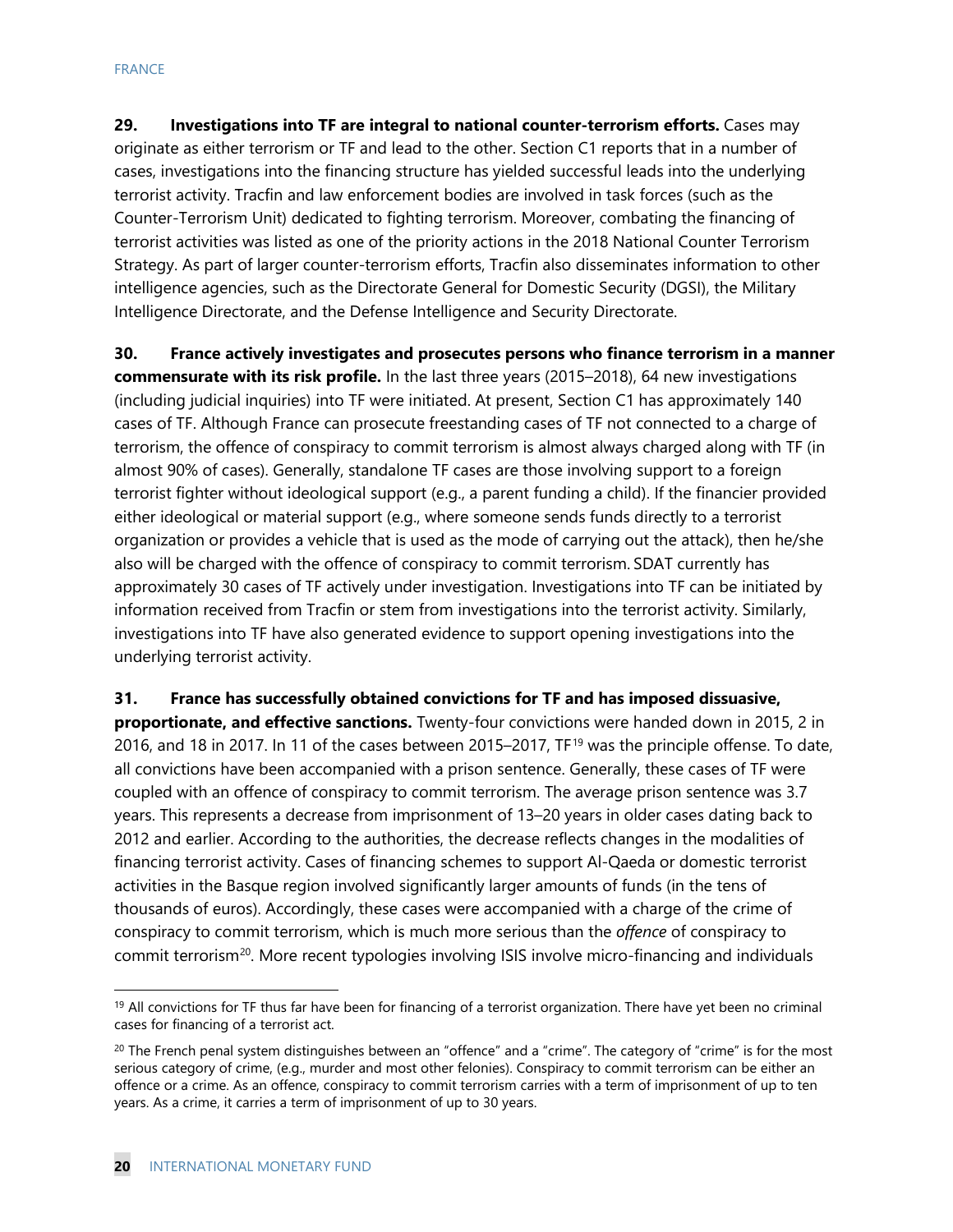with little financial capacity either self-funding attacks or providing financial support to foreign terrorist fighters (usually relatives) abroad, resulting in lower sentences. For example, an individual who was found guilty for sending EUR 480 to a fighter in a war zone was sentenced to three years of imprisonment. By comparison, an individual who was convicted for providing logistical support to a terrorist organization (material support) by disbursing approximately EUR 6,000 through charities was sentenced with 6 years of imprisonment.

#### **F. Recommendations**

#### **32. The authorities should consider the following recommendations in furtherance of their efforts to combat TF:**

- Tracfin could explore ways to provide banks more systematic guidance on TF indicators, and more timely feedback on their reporting patterns.
- The DGCCRF and the CNB should assess the implementation of CFT measures and targeted financial sanctions by entities under their purview as a part of their supervision.

# **THE SUPERVISION OF BANKS, REAL ESTATE AGENTS, LAWYERS, AND COMPANY SERVICE PROVIDERS**

#### **A. Banks**

**33.** The ACPR is responsible for AML/CFT supervision of banks, including institutions that are part of the large financial groups subject to prudential supervision of the ECB. By virtue of *Ordonnance* 2010-76 of 21 January 2010, Banking Commission (*Commission Bancaire*) and the Insurance Control Authority (*Autorité de contrôle des assurances et des mutuelles* — ACAM) were merged into the new ACPR. Effective March 9, 2010, the ACPR took over the responsibility of AML/CFT supervision of FIs previously under the Banking Commission and the ACAM. These institutions include banks (including banks licensed in France and branches of European Economic Area institutions operating under the freedom of establishment), insurance firms, financing companies, payment institutions, electronic money ("E-money") institutions and money changers. Significant institutions are supervised by the ECB under the Single Supervisory Mechanism (SSM) for prudential purposes, but their AML/CFT supervision remains the ACPR's responsibility. As of December 2018, twelve French financial groups are covered by the SSM.<sup>[21](#page-21-0)</sup>

**34. The ACPR has taken an RBA to AML/CFT supervision and has recently been focusing on TF risks.** The ACPR informed the EBA in June 2017 that it complies with the latter's guidelines on the risk-based approach to AML/CFT supervision. At the sectorial level, although the ACPR still deems banks generally to be relatively high-risk, the emerging risks (especially TF-related) stemming

<span id="page-21-0"></span><sup>&</sup>lt;sup>21</sup> See: [https://www.bankingsupervision.europa.eu/ecb/pub/pdf/ssm.list\\_of\\_supervised\\_entities\\_201812.en.pdf.](https://www.bankingsupervision.europa.eu/ecb/pub/pdf/ssm.list_of_supervised_entities_201812.en.pdf)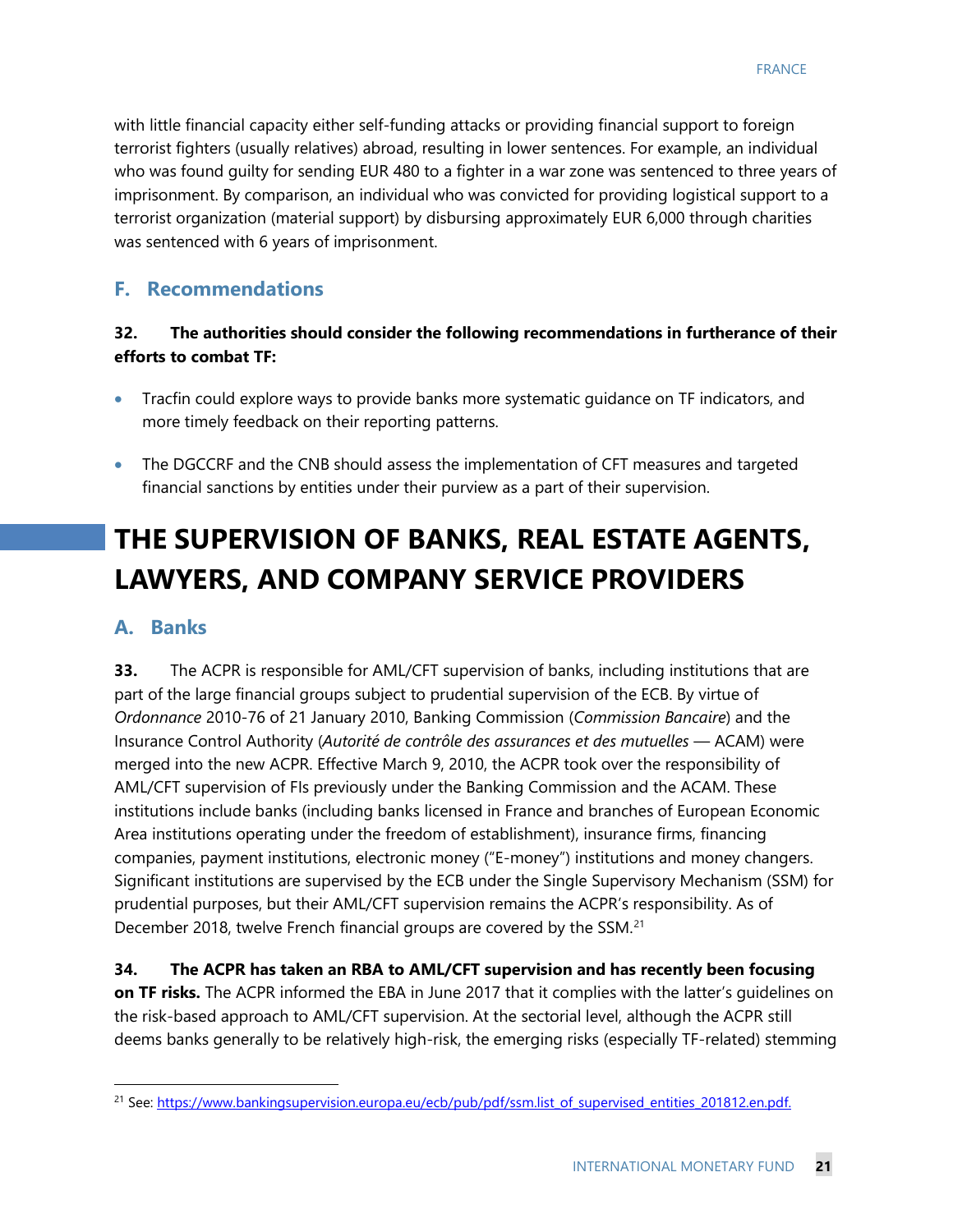from payment institutions and e-money service providers are gaining greater attention in recent years. The ACPR has also stepped up supervision of insurance institutions the AML/CFT controls of which are generally weaker than banks. In terms of areas of focus, TF has been a priority across the sectors since 2016. Within the ACPR two units are charged with off-site analysis and on-site inspections respectively covering both prudential and AML/CFT aspects. In 2017, nearly 80 full-time equivalents were devoted to AML/CFT supervision and the ACPR is continuing its recruitment efforts.

**35. At the entity level, the ACPR's risk-based supervision of banks starts from assessments of individual banks' ML/TF risks.** Banks' annual return of a questionnaire is a major source of information that feeds into the ACPR's risk assessment model. The questionnaire contains detailed questions on controls based on the legal requirements. These are updated as needed to reflect changes in the regulatory framework. On the inherent risks, the questionnaire requests information on the result of the bank's own risk assessment. It also requests information on PEPs, certain highrisk products or services (e.g., wealth management, correspondent banking relationships). In general, the information collected on inherent risks appears less granular than that solicited for controls. Apart from returns of the questionnaire, the ACPR's risk assessment also draws information from an annual report on internal controls that each supervised institution as well as each group at the group level has to submit<sup>22</sup>, prudential supervision, feedback from Tracfin and other sources (e.g., public news sources). As a result of the risk assessment, banks are assigned one of the four risk ratings: very high risk, high risk, moderate risk and low risk. Table 6 below illustrates the number of banks in each risk-category as of 2017. The "very high-risk" is only used for banks identified with the most serious problems that need to be remedied urgently. Beginning in the fall of 2018, the analyses have been facilitated by a new tool (SABRE) which enables more cross-cutting and comparative analyses.

| Table 6. ACPR's Risk-Rating of Banks-2017                                     |  |    |     |    |
|-------------------------------------------------------------------------------|--|----|-----|----|
| <b>Very High Risk</b><br><b>High Risk</b><br>Moderate Risk<br><b>Low Risk</b> |  |    |     |    |
| Banks                                                                         |  | 39 | 136 | 95 |

**36. The ACPR's on-site inspections concentrate on large financial groups and appear to be of high quality.** AML/CFT inspections are carried out by the on-site unit which covers both prudential (of FIs not subject to ECB's supervision) and AML/CFT aspects separately (for FIs subject to ECB's supervision) or in parallel. For large groups that are subject to ECB's prudential supervision, there has been close collaboration between the ACPR and the ECB through JSTs. Typically, ACPR staff that are part of the JST for a group will also participate in AML/CFT off-site analysis of the group. There are also regular meetings between the ACPR and the ECB to exchange information and findings including on AML/CFT about the groups, facilitated by an agreement signed by the ACPR and ECB in accordance with Article 57a of the 5th EU AMLD. The main French banking groups are

<span id="page-22-0"></span> $22$  Up to 2018, this annual report, based on the [Ministerial Order of 3 November 2018](https://www.legifrance.gouv.fr/affichTexte.do?cidTexte=JORFTEXT000029700770&categorieLien=id) on supervised institutions' internal controls, covered both prudential and AML/CFT issues. Starting in 2019, the ACPR is now receiving a dedicated annual report on AML/CFT-related internal controls, the content of which was considerably more detailed. In particular, they contain more information on the ML-TF risks and resources dedicated to AML/CFT purposes.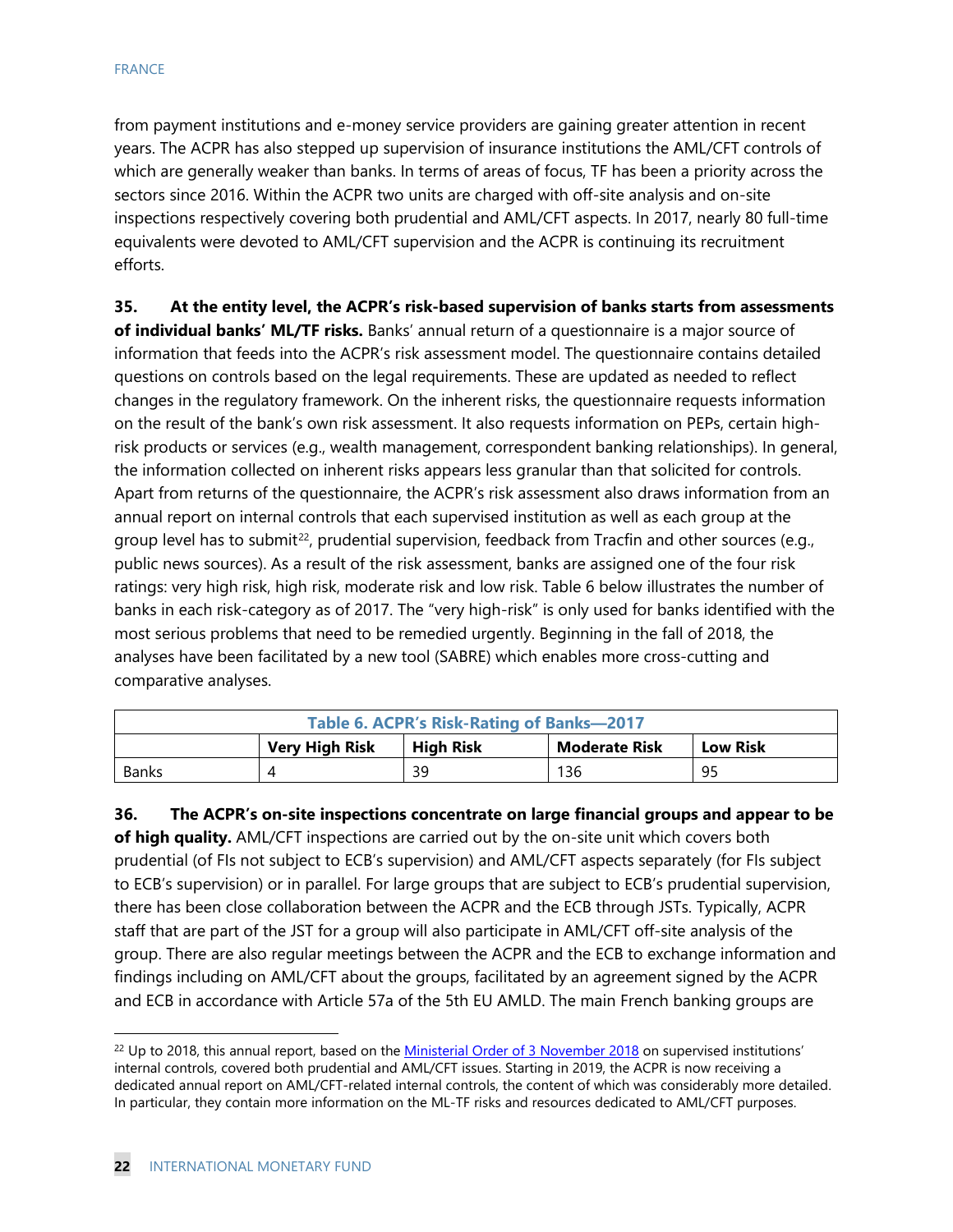inspected by ACPR for AML/CFT almost every year with different themes often tied to specific lines of products such as wealth management deemed high-risk. The inspections normally last for several months and appear to be thorough and of high quality. During the inspections, special attention is paid to issues previously identified or areas of ACPR's priority. One key priority area is group-level AML/CFT controls, including how groups ensure effective AML/CFT controls are being implemented in non-bank entities in the group (e.g., insurance) and overseas arms, as well as the adequacy of information sharing system within the group for those purposes. Among other areas of priority, many are TF-related such as implementation of TFS related to TF and practices of suspicious transaction filing, in line with the recent national priority on TF.

**37. The ACPR's inspections of smaller banks that are not part of a group are far less frequent and primarily triggered by negative feedback from Tracfin.** The number of annual onsite inspections in the past three years has varied from 11 to 18 (see Table 7 below). This could suggest that under the current approach many smaller banks rated as very high-risk or high-risk are inspected every four to five years at the best. In practice, inspections of smaller banks rated as highrisk are often triggered by alerts from Tracfin about lack of reporting of suspicious transactions or serious concerns about the quality of STRs. For the banks that are not inspected, the ACPR oversight relies heavily on off-site monitoring. Similar to the on-site inspections, one recent focus of the offsite review has been TF-related TFS. For banks rated high-risk and not inspected, the ACPR identifies areas that need improvements by reviewing their questionnaire returns and holds a meeting with each of them annually to convey ACPR's expectations. The ACPR can also obtain information about a bank through its internal audit reports, but this is not a systematic practice.

**38. The ACPR has been using a range of sanctions to impact banks' behaviors but the process for issuing penalties is lengthy.** A wide range of sanctions are available when the ACPR detects a breach of AML/CFT obligations. These include cease and desist orders, financial penalties, reprimand, and action letters. In the past four years, the ACPR has applied these sanctions (see Table 7 below). The amount of fines ranges from EUR 70,000 to 50 million. Common deficiencies found are with regards to customer risk classification, business relationship monitoring, STR filing, and internal controls. The cease and desist orders and action letters are at the ACPR executive committee's discretion while for financial penalties and reprimand, the case must be referred to the Sanctions Committee, which is a body independent from the executive committee, for rulings. While the cease and desist orders and action letters are often issued shortly after the inspections to enable prompt corrective actions, the process for penalties takes at least one to two years to finalize. In one recent case, the Sanctions Commission issued the penalty two years and five months after the on-site inspection ended.[23](#page-23-0) This extended lag between the on-site inspection and the issuance of penalties may give rise to misalignment of the inspection findings (based on which sanctions are imposed) and the bank's AML/CFT measures in place when the penalty is issued. Issuance of penalties within a

<span id="page-23-0"></span> <sup>23</sup> See: [https://acpr.banque-france.fr/communique-de-presse/la-commission-des-sanctions-de-lautorite-de-controle](https://acpr.banque-france.fr/communique-de-presse/la-commission-des-sanctions-de-lautorite-de-controle-prudentiel-et-de-resolution-sanctionne-cnp)[prudentiel-et-de-resolution-sanctionne-cnp.](https://acpr.banque-france.fr/communique-de-presse/la-commission-des-sanctions-de-lautorite-de-controle-prudentiel-et-de-resolution-sanctionne-cnp)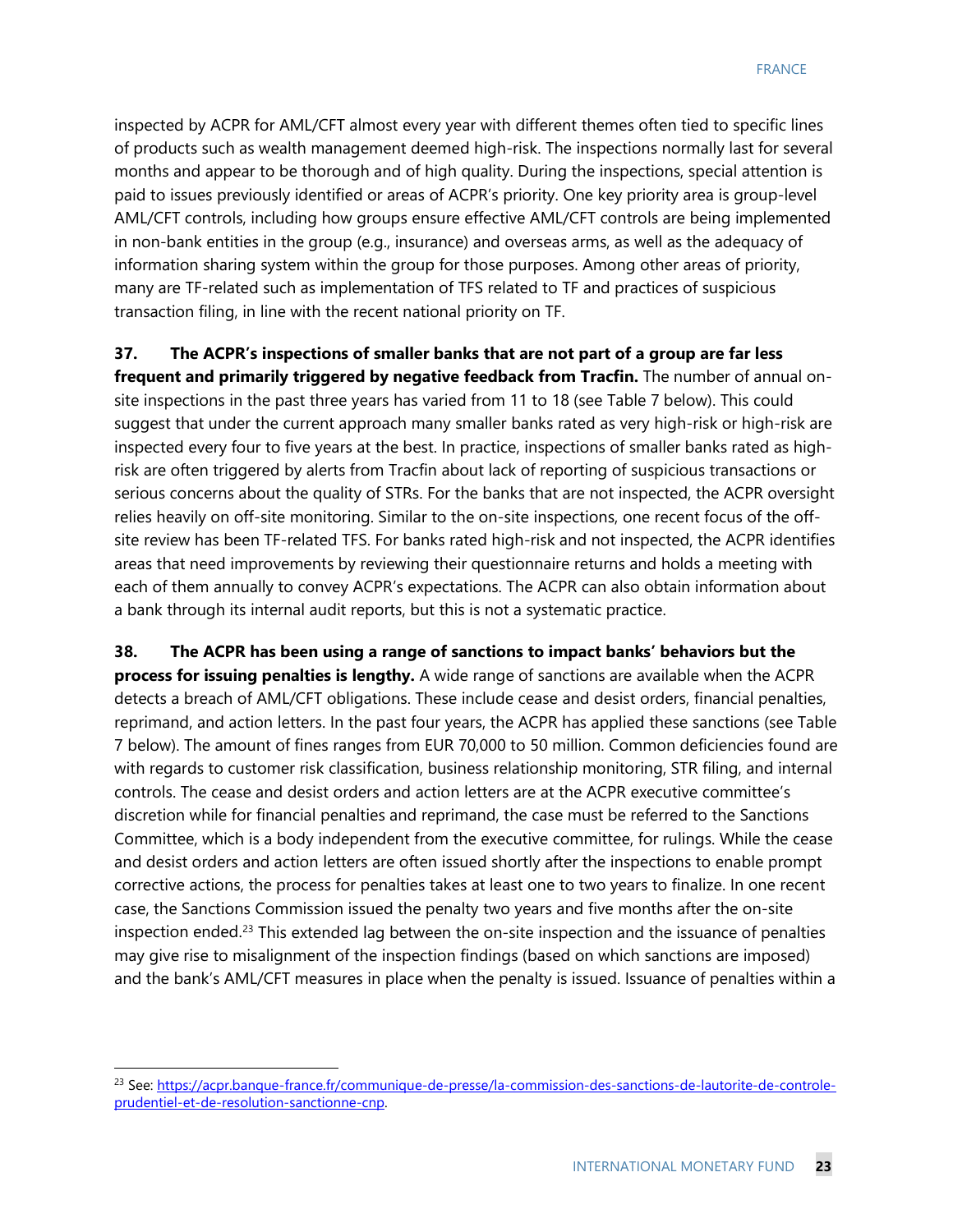shorter period of time following the inspections would also enable more timely impact of sanctions on banks' behavior at the sectorial level.

| <b>Table 7. Banks: AML/CFT On-site Inspections and Sanctions</b> |           |                                                 |                  |                                        |
|------------------------------------------------------------------|-----------|-------------------------------------------------|------------------|----------------------------------------|
| <b>Number of Banks</b>                                           | Inspected | <b>Cease and Desist</b><br><b>Orders Issued</b> | <b>Penalized</b> | <b>Action Letters</b><br><b>Issued</b> |
| 2015                                                             |           |                                                 |                  |                                        |
| 2016                                                             | 18        |                                                 |                  |                                        |
| 2017                                                             |           |                                                 |                  |                                        |
| 2018                                                             |           |                                                 |                  |                                        |

#### **B. Real Estate Agents and Company Service Providers**

**39. The DGCCRF is responsible for monitoring compliance of real estate agents and company domiciliation agents with AML/CFT requirements but commercial agents involved in real estate transactions are not overseen for AML/CFT purposes.** There are currently 20,000- 25,000 real estate agents, 30,000-35,000 commercial agents and around 3,000 company domiciliation agents. In real estate transactions, the use of agents is optional while a notarized instrument must be drawn up by a notary for the transaction to be effective. Real estate agents may hire commercial agents typically to help with negotiation. A commercial agent is prohibited from holding clients' assets <sup>[24](#page-24-0)</sup> but may engage in real estate transactions as mandated by the real estate agent. Company domiciliation agents are not involved in company formation. Rather they provide addresses for clients and sometimes simple management services such as mail forwarding. Real estate agents are required to obtain a license from the chambers of commerce and industry (chambres de commerce et d'industrie)  $25$ . If they wish to work with a commercial agent, they must obtain a certificate for the latter from the chambers of commerce and industry. Company domiciliation agents are subject to an approval issued by the prefectures  $^{26}$ . Real estate agents, commercial agents (when they engage in real estate transactions), as well as company domiciliation agents are all subject to AML/CFT requirements. However commercial agents are not monitored for compliance with such requirements.

**40. The DGCCRF appears to have a basic understanding of ML/TF risks faced by real estate and company domiciliation agents which needs to be deepened and enriched to allow for effective risk-based supervision.** The DGCCRF considers the NRA to be the main source of its understanding of ML/TF risks. It recognizes the significant risks faced by real estate agents, including the threats from abroad while it considers company domiciliation agents to be less risky given the narrow scope of their activities. There are certain factors that DGCCRF deems as high-risk. For real estate agents, such factors include serving corporate clients, dealing in high-end properties, operating in certain geographic (border, touristic, etc.) regions, susceptible to underground economy, and not being part of a franchise network. For company domiciliation agents, the risk

<span id="page-24-0"></span> $24$  Per article 4 of law  $#70-9$ .

<span id="page-24-1"></span><sup>25</sup> Per law # 70-9.

<span id="page-24-2"></span><sup>26</sup> Per Article L. 123-11-3 of the Commercial Code.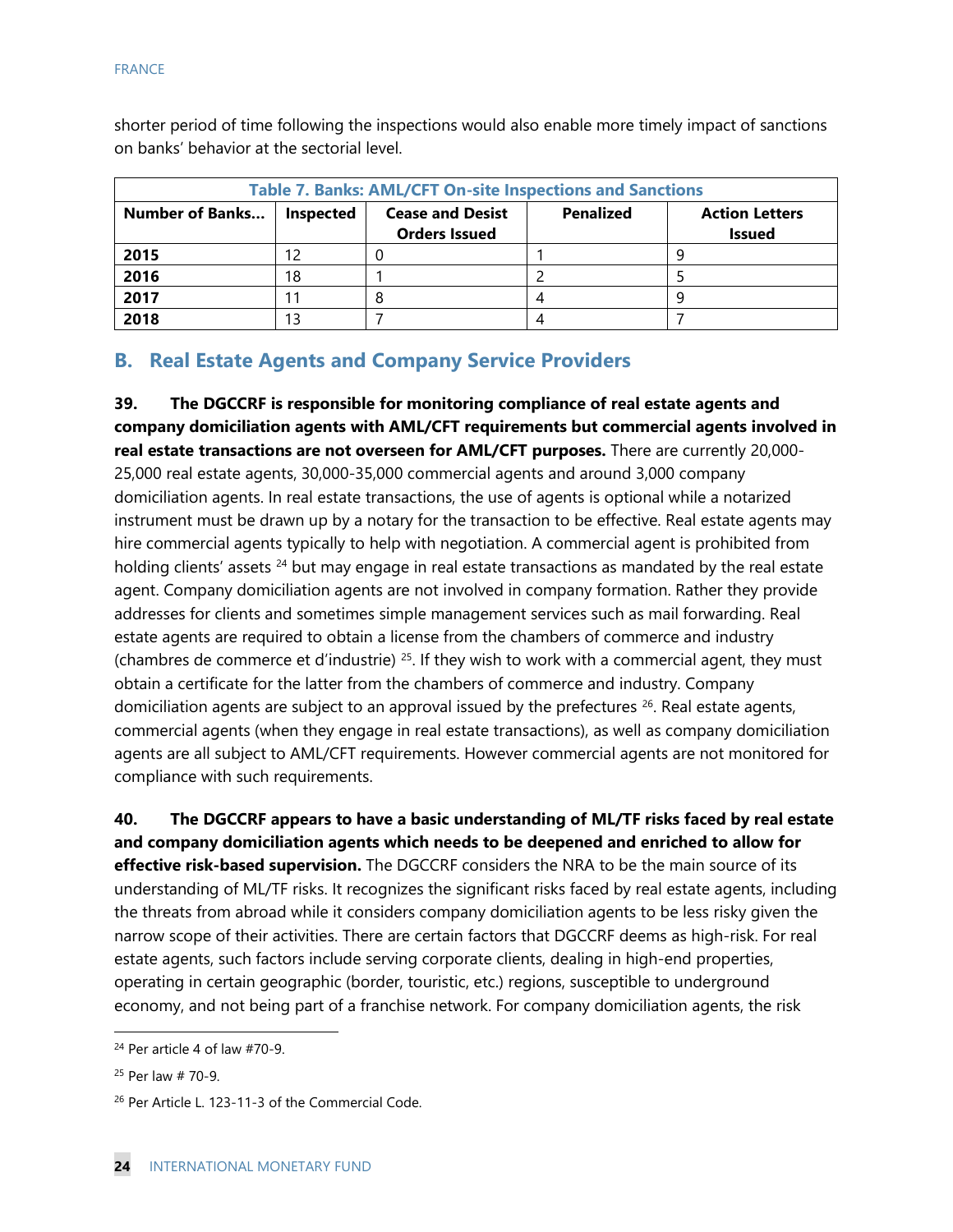factors are primarily geographic (i.e., bordering regions and large cities). The DGCCRF indicates that it applies an RBA to AML/CFT supervision by developing instructions to inspection teams based on the aforementioned high-risk factors, it has not developed a model to assess the risks systematically, nor does it collect data for such purposes.

**41. Only a very small portion of real estate agents and company domiciliation agents have been covered in DGCCRF's supervisory activities.** For real estate agents, DGCCRF discharge its AML/CFT oversight responsibilities through on-site inspections conducted by teams at its regional offices, while for the company domiciliation agents inspections are conducted by the National Service of Investigations. The teams are dedicated to specific sectors to some extent but there are no specialized teams on AML/CFT. AML/CFT supervision is conducted by around 120 staff nationwide (including OSTs), but as they have other assignments the level of resources devoted to AML/CFT is unknown. DGCCRF's annual on-site inspection program typically covers 150–200 real estate agents, and 30–40 company domiciliation agents. These inspections broadly target the agents deemed high-risk as discussed above as well as agents previously found deficient in their AML/CFT controls and sanctioned. DGCCRF indicated that it is also possible for an inspection to be triggered by feedback from Tracfin but to date this has not taken place because of the low level of reporting by the sectors as a whole. No special attention appears to have been paid to real estate agents that hire commercial agents. The DGCCRF therefore has been focused on education, including through issuance of quidance and mobilizing associations of real estate agents to promote compliance $^{27}$  $^{27}$  $^{27}$ .

| Table 8. Real estate agents and company domiciliation agencies AML/CFT On-site<br><b>Inspections and Reports transmitted to CNS for Sanctions</b> |                                 |                                                                                        |                                     |                                                    |
|---------------------------------------------------------------------------------------------------------------------------------------------------|---------------------------------|----------------------------------------------------------------------------------------|-------------------------------------|----------------------------------------------------|
|                                                                                                                                                   | Real estate agents <sup>1</sup> |                                                                                        | <b>Company domiciliation agents</b> |                                                    |
|                                                                                                                                                   | <b>Inspected</b>                | <b>Reports transmitted</b><br>to CNS for sanctions                                     | Inspected                           | <b>Reports transmitted to CNS</b><br>for sanctions |
| 2015                                                                                                                                              | 14                              |                                                                                        | 21                                  |                                                    |
| 2016                                                                                                                                              | 162                             | 57                                                                                     | 31                                  |                                                    |
| 2017                                                                                                                                              |                                 |                                                                                        | 41                                  | 10                                                 |
| 2018 (partial)                                                                                                                                    | 201                             | 41<br>"我们不会不能会不会。""我们不能会不会,我们不能会不会不能会不会,我们不会不能会不能会不会。""我们不会不会不会,我们不会不会不会。""我们不会不会不会不会不 | 39                                  | 16                                                 |

1 Inspections of real estate agents from the national investigation service and local investigation departments are programmed every 2 years. In 2015, the national investigation service was mobilized to inspect prime estate property agencies only.

**42. In recent years, sanctions have been imposed on real estate agents and company domiciliation agents for breaches of AML/CFT requirements.** Except for the injunction powers granted recently (see below), the DGCCRF does not have sanctioning powers and refers breaches of compliance to the National Sanctions Commission (CNS) for sanctions. The CNS was established in 2009 to impose sanctions on DNFBPs not otherwise subject to another sanctioning authority.<sup>[28](#page-25-1)</sup> It can issue the following administrative sanctions: warning, reprimand, temporary suspension of

<span id="page-25-0"></span><sup>&</sup>lt;sup>27</sup> A reinforced communication plan has been carried out by the DGCCRF and TRACFIN since the publication of the new AML/CFT guidelines for estate property professionals in November 2018, which is still on. The business chambers have been mobilized to strengthen information of estate agencies, with a view to reaching independent companies.

<span id="page-25-1"></span><sup>&</sup>lt;sup>28</sup> Art. L. 561-37 to L. 561-44 of the Monetary and Financial Code.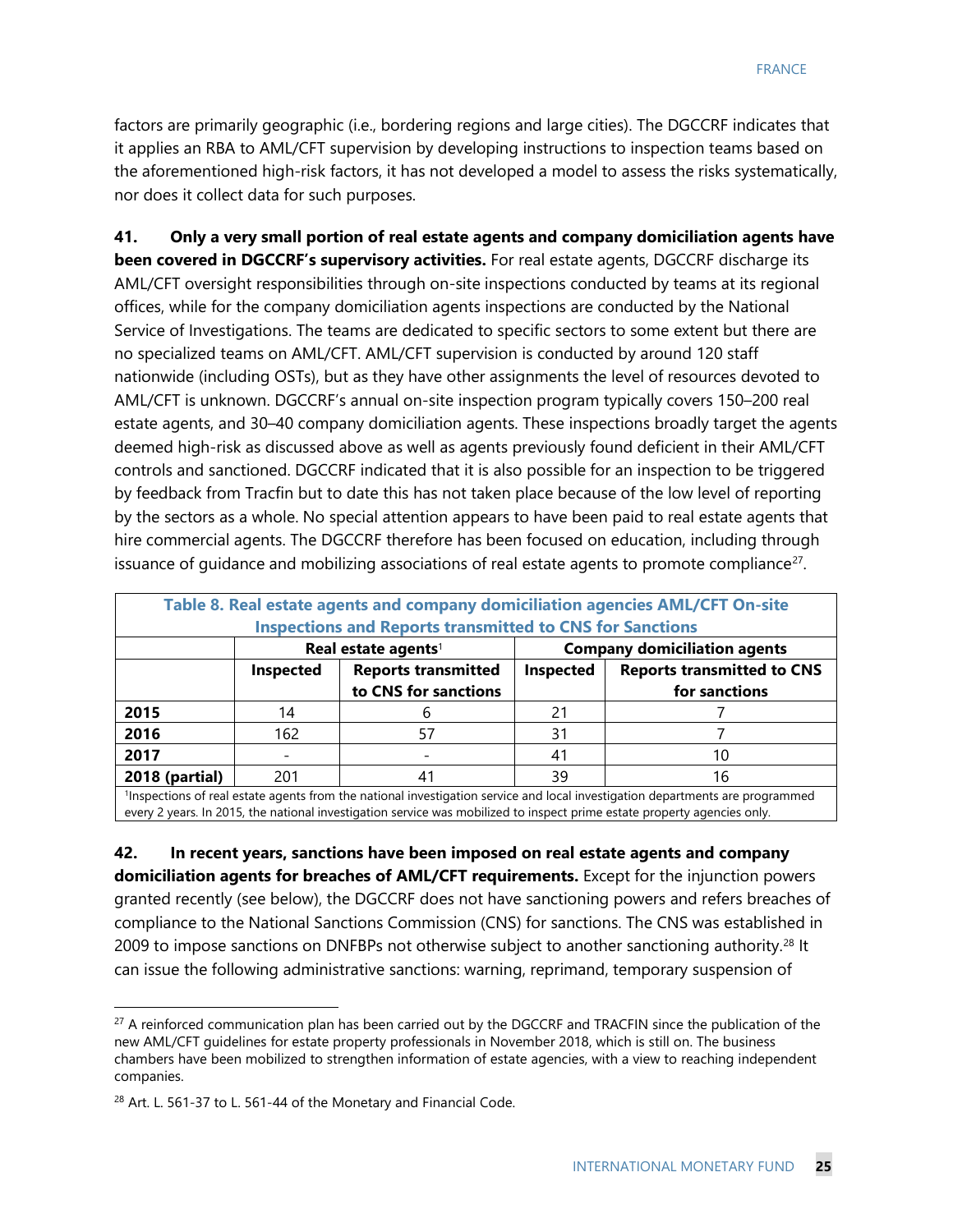carrying out the activity for a period not exceeding five years, withdrawal of the approval or professional license, and a pecuniary penalty up to EUR 5 million. In the past few years, the CNS handled about 20–30 cases per year. In each case that had been concluded as of December 2018, some type of sanction was issued, either pecuniary or disciplinary. For pecuniary sanctions, the amount ranges from 500  $\epsilon$  to 200,000  $\epsilon$ , and the median amount is between 2,000  $\epsilon$  to 3,000  $\epsilon$ . Among these cases, totaling more than 300, real estate agents and company domiciliation agents constitute the first and second largest share and the two combined represent about 97 percent of all cases. Type and amount (in the case of pecuniary ones) of sanctions are determined based on the number of obligations breached (such as CDD, STR filing) taking into account financial situation of the agents. It is unclear whether and how the severity (as opposed to number) of breaches was considered when determining the sanctions. Similar to that for the banking sector, the process of finalizing the rulings is fairly lengthy and generally takes more than one year to conclude. Although not required by law, the CNS publishes most of its rulings and expects to continue to do so.

**43. Although there appear to be mechanisms to ensure that the deficiencies identified are remedied in a timely manner, such mechanisms have not been used.** Although the DGCCRF targets agents found deficient previously in its inspections, the lag between identification of deficiencies and imposition of sanctions by CNS means that follow-up inspections will be carried out more than one year after the original inspection. Since October 2018, <sup>[29](#page-26-0)</sup> the DGCCRF has been empowered to issue injunctions to require corrective measures to be taken without prejudice to sanctions issued by the CNS but such powers have not been used. As such, deficiencies can remain unaddressed for an extended period.

#### **C. Lawyers**

**44. Monitoring of lawyers' implementation of AML/CFT obligations and imposing sanctions remains responsibilities of local bar associations.** A French lawyer must be registered with a local bar association, which is responsible for overseeing the lawyer including for implementation of AML/CFT requirements. These requirements, however, are subject to exemptions further to their duty of confidentiality ("*secret professional*") and judicial proceedings, which remain unchanged since the 2012 MER. The CNB acts as the profession's liaison with public authorities representing all lawyers practicing in France and does not have oversight functions.

**45. While the CNB understands to some extent the ML/TF risks faced by lawyers, this may not be case for local bar associations.** The CNB considers certain activities to be susceptible to abuse by ML. These include advising on company formation and management and assisting clients in real estate transactions.[30](#page-26-1) The CNB's understanding of the main sources of proceeds of crime to be laundered by abusing lawyers' services could be further developed. Moreover, it is unclear the

<span id="page-26-0"></span><sup>&</sup>lt;sup>29</sup> By virtue of Art. R.561-40 and L561-36-2-VII of the CMF.

<span id="page-26-1"></span><sup>&</sup>lt;sup>30</sup> Lawyers are permitted to engage in such activities since 2012.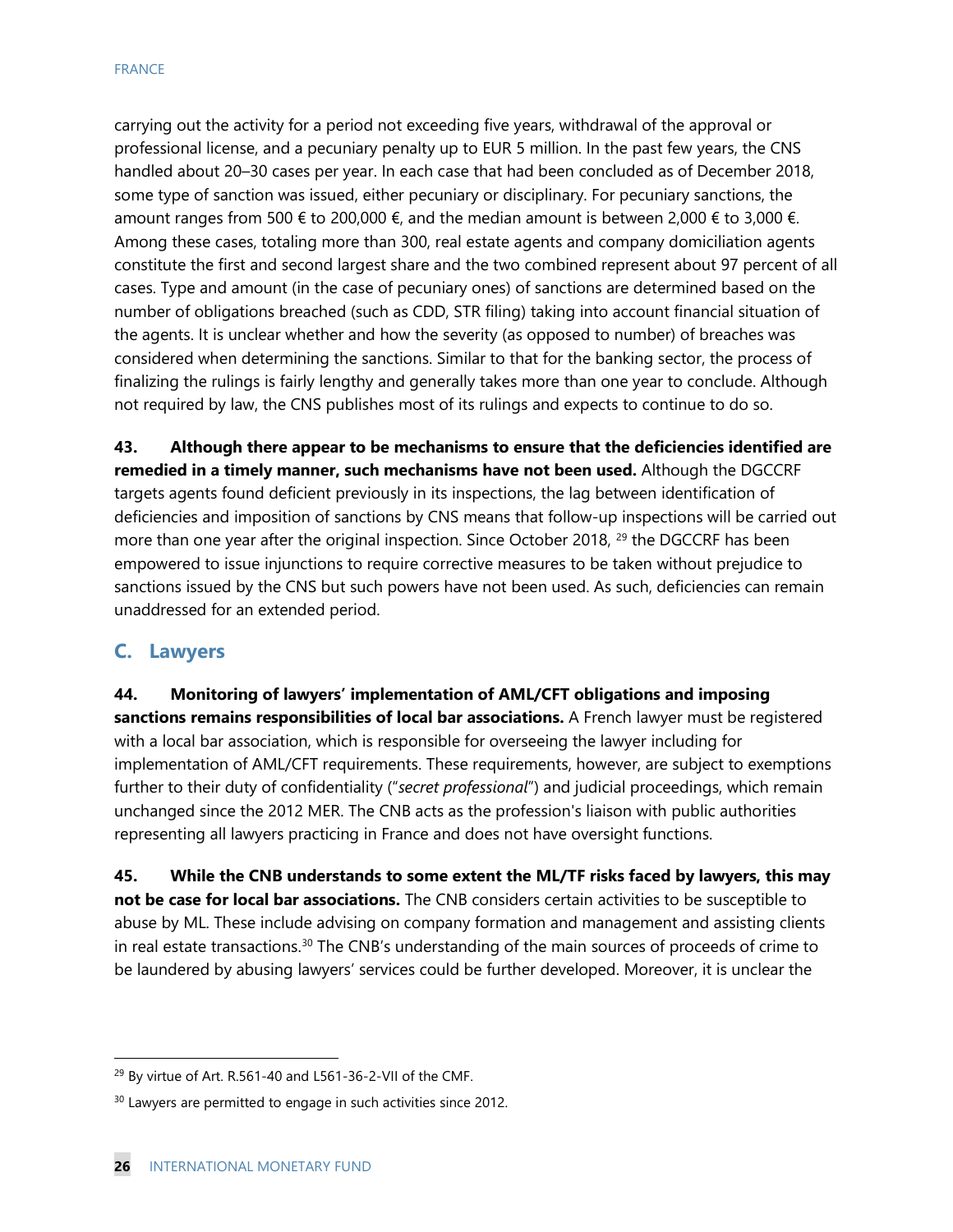extent to which local bar associations understand the ML/TF risks faced by their members. This is a concern given their central role in monitoring lawyers' activities (see below).

**46. The oversight of lawyers' implementation of AML/CFT requirements appears to be very scarce.** According to the CNB, the approach taken by local bar associations to "check" lawyers may vary, but a common feature is that checks are often triggered by complaints of clients or issues flagged by Funds for Lawyers Financial Payments (*Caisse des Règlements Pécuniaires des Avocats* — CARPA), many of which may not be AML/CFT related. CARPAs are self-regulatory bodies that operate under the authority of bar associations. Pursuant to French law, lawyers are prohibited from handling client funds themselves. Funds that lawyers hold or manage on behalf of their clients must be handled through a CARPA. According to the Paris CARPA $,31$  when the financial operations requested by a lawyer do not match the legal or judicial action associated with the case, it may reject the request to open an account or carry out the transaction. Among the 307 such instances Paris CARPA came across in 2018, none was associated with suspicion of ML. Furthermore, CARPA Paris does not flag these cases to the Bar association for follow-up action on the lawyers involved. This suggests AML/CFT related "checks" triggered by issues flagged by CARPAs to local bar associations are likely to be few, if any. The CNB is not involved in these activities and currently does not collect information in this regard. It is not aware of any disciplinary actions taken by local bar associations. Having recognized the need to monitor local bar associations' oversight activities, in July 2018, the CNB established a committee on AML/CFT to facilitate monitoring of checks and imposition of sanctions by local bar associations and promote consistency among them. The committee became operational in January 2019.

#### **Recommendations**

#### **47. The authorities should consider the following recommendations to improve risk-based supervision of banks, real estate agents, company domiciliation agents, and lawyers:**

- **Banks: ACPR to** 
	- Increase supervisory activities in smaller banks rated as high-risk, and allocate additional resources for on-site inspections as needed;
	- Explore ways to shorten the time needed for imposing penalties.
- **Real estate agents and company domiciliation agents**:
	- Informed by the NRA findings, DGCCRF to conduct systematic assessments of ML/TF risks of real estate agents and company domiciliation agents and review level of resources accordingly;

<span id="page-27-0"></span><sup>&</sup>lt;sup>31</sup> Paris Bar Association represents around 50% of all lawyers in France.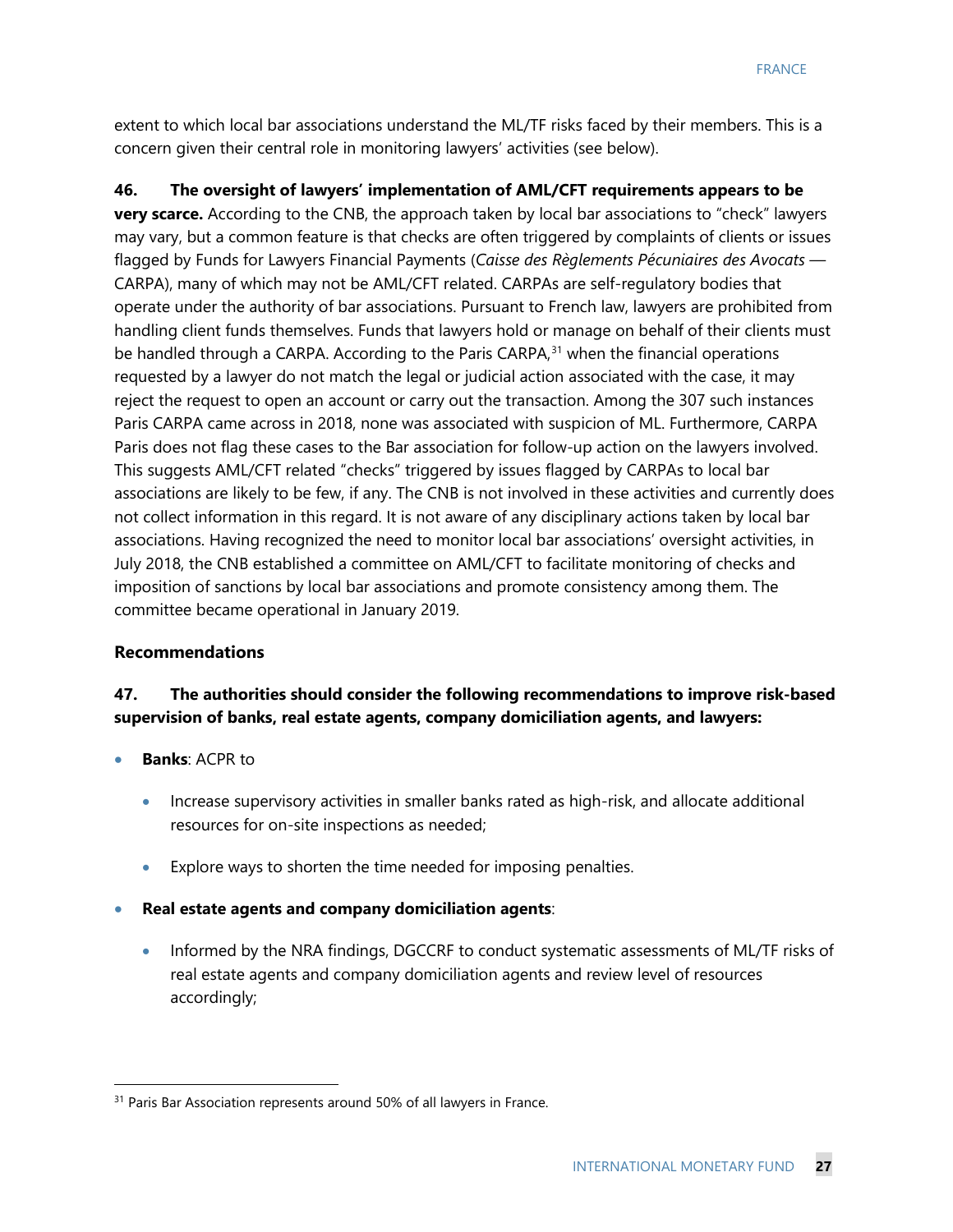- Ensure commercial agents, when engaging in real estate transactions, are monitored for compliance with AML/CFT requirements. To this effect, consideration should be given to holding real estate agents accountable for breaches by the commercial agents that they work with;
- CNS to ensure sanctions imposed are dissuasive and proportionate; DGCCRF to use its injunction powers to direct the agents to take remedial measures and follow up in a timely manner.
- **Lawyers**:
	- Informed by the NRA, CNB to promote unified understanding of ML/TF risks among local bar associations including by issuing guidance;
	- CNB and local bar associations to develop consistent approaches to risk-based monitoring program, procedures and disciplinary actions;
	- CNB to collect and analyze information on monitoring and disciplinary actions taken by local bar associations.

# **MOBILIZING AML/CFT FRAMEWORK TO TACKLE CROSS-BORDER CRIMES**

#### **A. Understanding of Risks**

**48. France faces ML threats arising from corruption and other offenses committed in foreign jurisdictions.** The main foreign offenses generating proceeds that are laundered in France are reported by law enforcement to be foreign corruption, swindling, tax fraud, and drug trafficking. Sectors that are particularly vulnerable to flows of such illicit proceeds from these types of crime include the high-end real estate market and luxury goods. Tracfin also identified illegal import/export businesses and other trade-based ML schemes specific to the Asia Pacific region as significant ML threats.<sup>[32](#page-28-0)</sup> Tracfin's latest Report on Trends and Analyses further identifies corrupt acts occurring in the international energy and commodities market as yielding illicit flows that transit through France.

#### **49. France's NRA exercise entails an examination of the types of international criminal threats facing France.** As part of the NRA, the COLB sought information on cross-border ML cases from law enforcement and Tracfin. Typologies prepared by Tracfin and provided to the COLB in the context of the NRA exercise confirm the threats posed by foreign corruption (and foreign PEPs), as well as the susceptibility of France's luxury real estate sector to being misused for channeling illicit

<span id="page-28-0"></span><sup>&</sup>lt;sup>32</sup> Money Laundering and Terrorist Financing Risk Trends and Analysis, Tracfin (2015).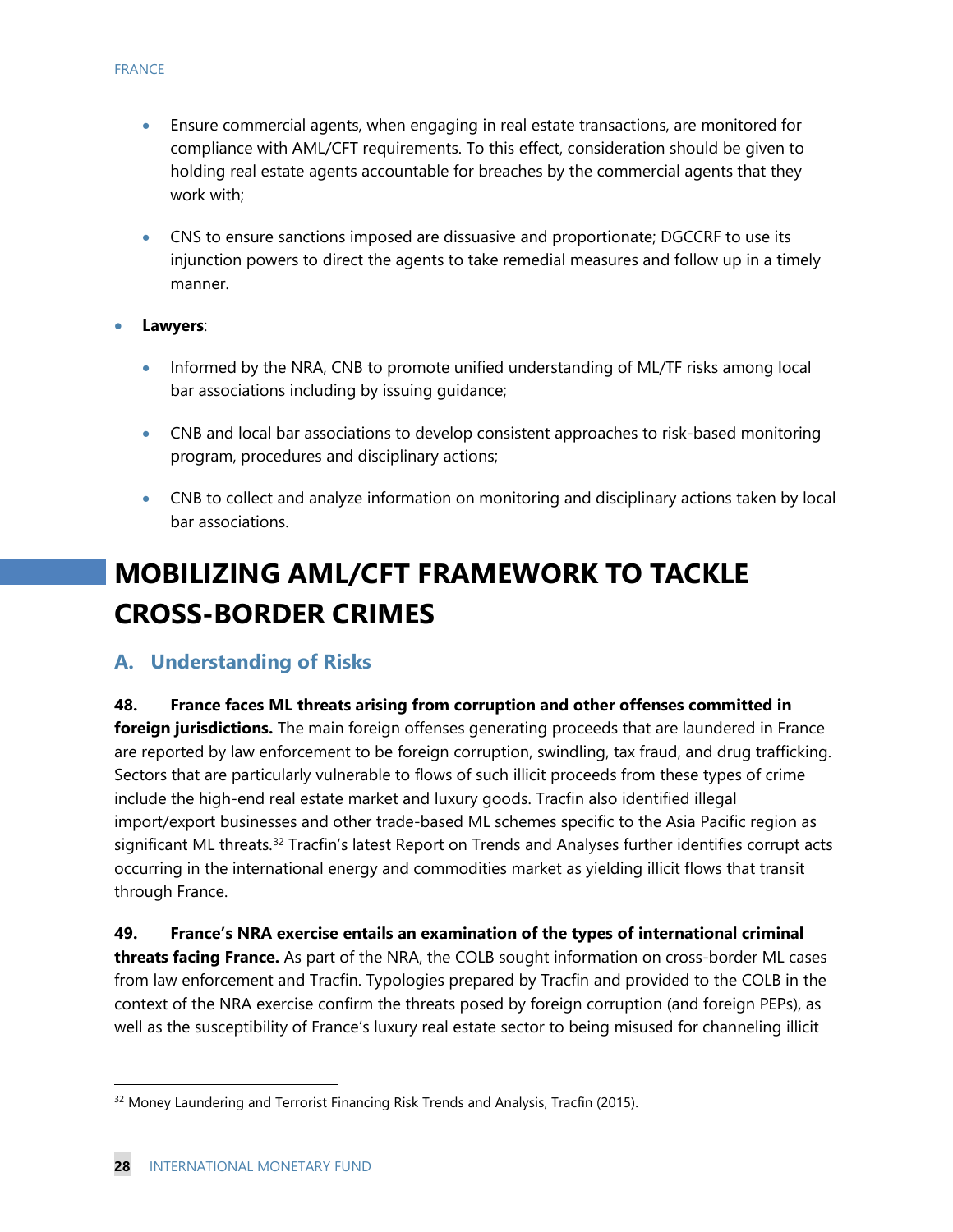flows. Another common pattern identified was the use of corporate vehicles, particularly those established in low tax jurisdictions, to conceal ownership.

**50. In general, authorities appear to have a good understanding of ML risks associated with cross-border crimes.** Law enforcement agencies, being directly involved in cross-border cases, are the most attuned to the types of scenarios in which foreign criminal proceeds are laundered in France or where the proceeds of domestic crimes are channeled out of France, as well as the frequency with which these scenarios occur. Beyond law enforcement, it appears authorities are more aware of the possibility of flows (arising from domestic crimes) leaving France and less aware of the threats posed by illicit inflows (generated from foreign crimes). The publication of the NRA may serve to improve the overall understanding of such threats.

#### **B. Prevention and Detection**

**51. Some supervisors and banks seem to understand risks arising from cross-border crimes to an extent and have taken measures to mitigate them, although there is room for improvement.** One focus of the ACPR's AML/CFT supervision has been on group-level AML/CFT program to ensure effective controls are implemented in the group's operations overseas. The DGCCRF's supervisory activities target geographical regions that are likely to be exposed to higher risks from cross-border crimes. However, the low level of oversight over lawyers is not commensurate with their risk profile (including their exposure to cross-border threats, more details are discussed under Chapter 3). Banks that the mission met seem to be aware of the cross-border risks and have taken them into account in their AML/CFT program. Similar to Tracfin and law enforcement, they see cross-border risks primarily stemming from foreign corruption, tax crimes in particular those associated with tax havens, trade-based ML, and wire transfers involving high-risk jurisdictions. These considerations often translate into heightened attention to certain types of customers (such as PEPs) and geographic regions. However, the very low level of STRs filed<sup>[33](#page-29-0)</sup> by DNFBPs exposed to risks arising from cross-border crimes, in particular real estate agents, company domiciliation agents, and lawyers, suggest that the understanding and mitigation of such risks among these businesses/professions is insufficient. The authorities are of the view that the current level of STR reporting by these sectors is not commensurate with their risk profile. Although the mandatory involvement of notaries in real estate transactions may mitigate these risks to some extent, Tracfin's latest Report on Trends and Analyses reports that the numbers of STRs filed by notaries still remains low compared to the number of real estate transactions being carried out.<sup>[34](#page-29-1)</sup>

#### **C. Investigation and Prosecution**

**52. France has been steadily strengthening efforts to combat economic and financial crime.** To supplement existing bodies formed to fight economic and financial crime, France established a new dedicated agency within the judicial police— a Central Office on Corruption and

<span id="page-29-0"></span><sup>33 178</sup> by real estate agents, 31 by company domiciliation agents, and none by lawyers in 2017. See Tracfin Annual Report 2017: [https://www.economie.gouv.fr/files/ra-2017-ang-tracfin.pdf.](https://www.economie.gouv.fr/files/ra-2017-ang-tracfin.pdf)

<span id="page-29-1"></span><sup>&</sup>lt;sup>34</sup> Money Laundering and Terrorist Financing Risk Trends and Analysis, Tracfin (2017–2018).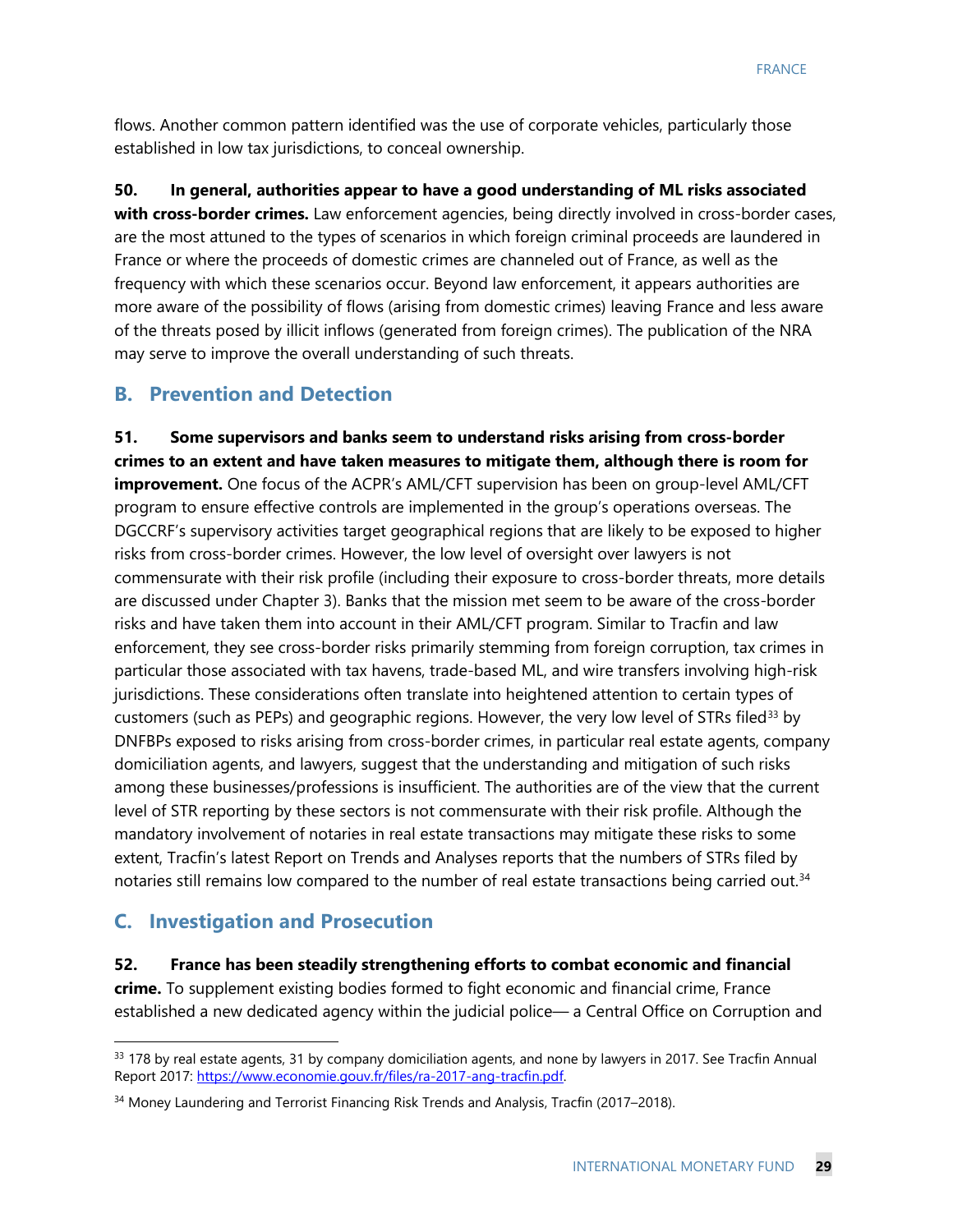Financial and Tax Offenses (OCLCIFF) in 2013. The OCLCIFF was established to complement the long-standing OCRGDF, which focuses on financial crimes (including ML) other than those involving tax offenses and historically has been the main body coordinating law enforcement activities relating to financial and economic offenses. Although both the OCRGDF and the OCLCIFF are specialized departments in the police, they also include members of the gendarmerie. Both bodies have national jurisdiction over offenses falling within their mandate.

**53. France has redoubled prosecution efforts and resources towards ML.** In 2013, France established a national financial prosecutor (PNF) with national jurisdiction for ML, tax fraud, corruption and economic and financial crimes. The office of the PNF began its activities in March 2014 and is currently staffed with 18 prosecutors. Although the PNF shares competence over some types of financial crimes with the inter-regional specialized courts (*jirs*), by nature of its specialization, the PNF handles the majority of cases involving financial offenses other than those having an element of organized crime or high-level tax fraud or involving financial markets. As investigations in France are led by prosecutors or investigating magistrates, the PNF drives the majority of complex ML investigations.

**54. Crimes occurring in France often also have a cross-border element as flows from domestic crimes tend to be laundered abroad.** Many of the offenses within the purview of the OCRGDF and the OCLCIFF (e.g., tax crimes, fraud) occur domestically, but generate proceeds that are laundered abroad. In 2016, Tracfin sent 350 alerts to the tax authority. Eighty-five percent of these alerts dealt with individuals' private assets and the remaining fifteen percent involved tax offenses by legal entities, primarily in the area of VAT fraud.<sup>[35](#page-30-0)</sup> STRs frequently related to foreign bank accounts in countries bordering France or in tax havens, undeclared professional activities, and undeclared foreign assets. The PNF reports that most of its cases concern domestic predicate offenses; however, an estimated 80 percent of the PNF's cases have an international dimension, including many that involve foreign bank accounts or corporate structures. The PNF does not keep statistics distinguishing between cross-border cases based on domestic crimes resulting in illicit outflows and cases where foreign criminal activity generates proceeds that are subsequently laundered in France.

**55. Financial intelligence is used to tackle cross-border ML threats.** Prosecutors involved in financial cases affirm that disseminations by Tracfin are of good quality and support their operational needs. In its 2016 report on Trends and Analyses, Tracfin reported having handled approximately fifty money laundering cases per year related to corruption. [36](#page-30-1) Such cases included proceeds arising from bribery of foreign public officials by French actors in international markets, and corruption by foreign PEPs. The individual domestic and cross-border cases handled in 2015 involved amounts ranging from a few tens of thousands of euros to more than ten million euros.<sup>[37](#page-30-2)</sup>

<span id="page-30-0"></span><sup>35</sup> See: <https://www.economie.gouv.fr/files/webra-ang-analyse-tracfin-2016.pdf>

<span id="page-30-1"></span><sup>36</sup> <https://www.economie.gouv.fr/files/webra-ang-analyse-tracfin-2016.pdf>

<span id="page-30-2"></span><sup>37</sup> <https://www.economie.gouv.fr/files/tracfin-bro-analyse-2016-en.pdf>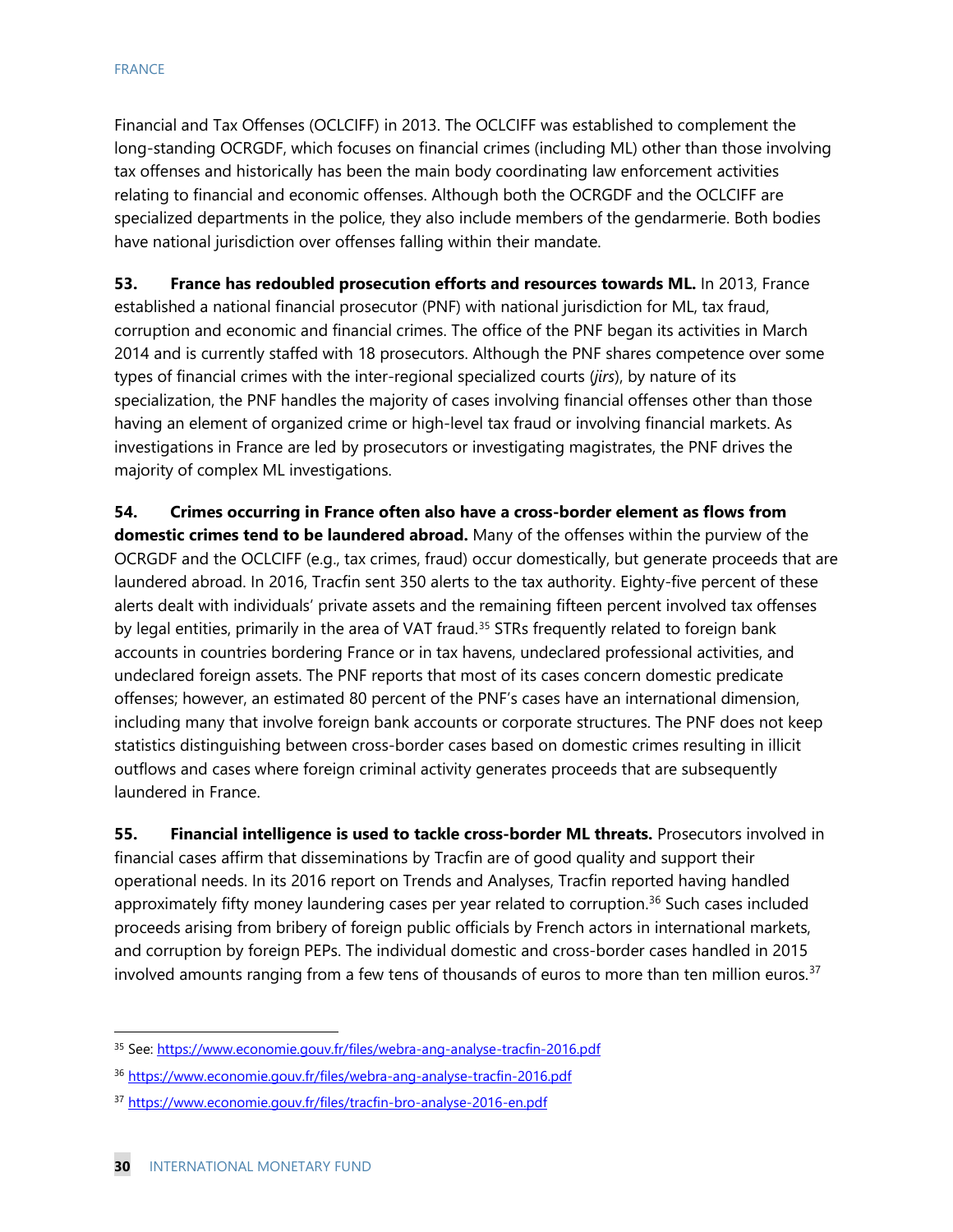**56. Both competition and complementarity appear to exist in investigative bodies that share competence for investigating financial crime**. Beginning in 2015, the PNF began including the gendarmerie, which has jurisdiction for all parts of France falling outside of the major cities, in the fight against financial crime. Previously, the PNF and the financial crimes section of the Paris district attorney's offices worked mostly with the Paris judicial police due to historical and geographic ties. Since 2015, the gendarmerie has become increasingly engaged in combating ML and other financial offenses. New recruits in the gendarmerie are now required to undergo a tenweek training program on financial crime. However, despite the little information shared between agencies, the national gendarmerie and police both separately have good collaboration with the PNF and with other authorities (e.g., the *jirs*, economic and financial sections of the district attorney's offices etc.).

## **D. International Cooperation**

**57. Information from foreign intelligence agencies is an important source of information on cross-border ML.** Tracfin cooperates closely with foreign FIUs, particularly European ones. In the past several years, France has routinely exchanged information with neighboring countries, such as Luxembourg, Belgium, Switzerland, and the United Kingdom on tax and other financial crimes. France also regularly receives spontaneous transmissions from Jersey and Guernsey relating to assets of French citizens and residents, although France does not systematically collect and use statistics on how exchanges of information have contributed to domestic cases.

**58. Although France has successfully obtained mutual legal assistance and other forms of international assistance, challenges still exist.** The main challenge posed by cases with an international dimension is that frequently the evidence required is located abroad. French law enforcement agencies also cooperate with their counterparts abroad both on a bilateral and multilateral basis (e.g., Interpol, Europol, and Eurojust). Although these relationships have resulted in effective collaboration in many instances (e.g., in the establishment of joint investigative teams and information sharing), French law enforcement do not enjoy the same level of cooperation from all counterparts worldwide. In particular, French law enforcement report difficulties obtaining information in cases of foreign corruption. However, in such cases, law enforcement agencies have been able to leverage financial information from other countries with whom they have good relations (e.g., the United States, through which 90 percent of global financial flows will pass).

### **E. Recommendations**

#### **59. The authorities should consider the following recommendations in furtherance of their efforts to tackle cross-border ML flows:**

• Apart from the recommendations under Chapter 3 for the ACPR, the DGCCRF, and the CNB, the authorities are recommended to promote better understanding of risks associated with crossborder crimes and mitigation of such risks among DNFBPs by providing more guidance on typologies, risk assessment and risk-based mitigating measures.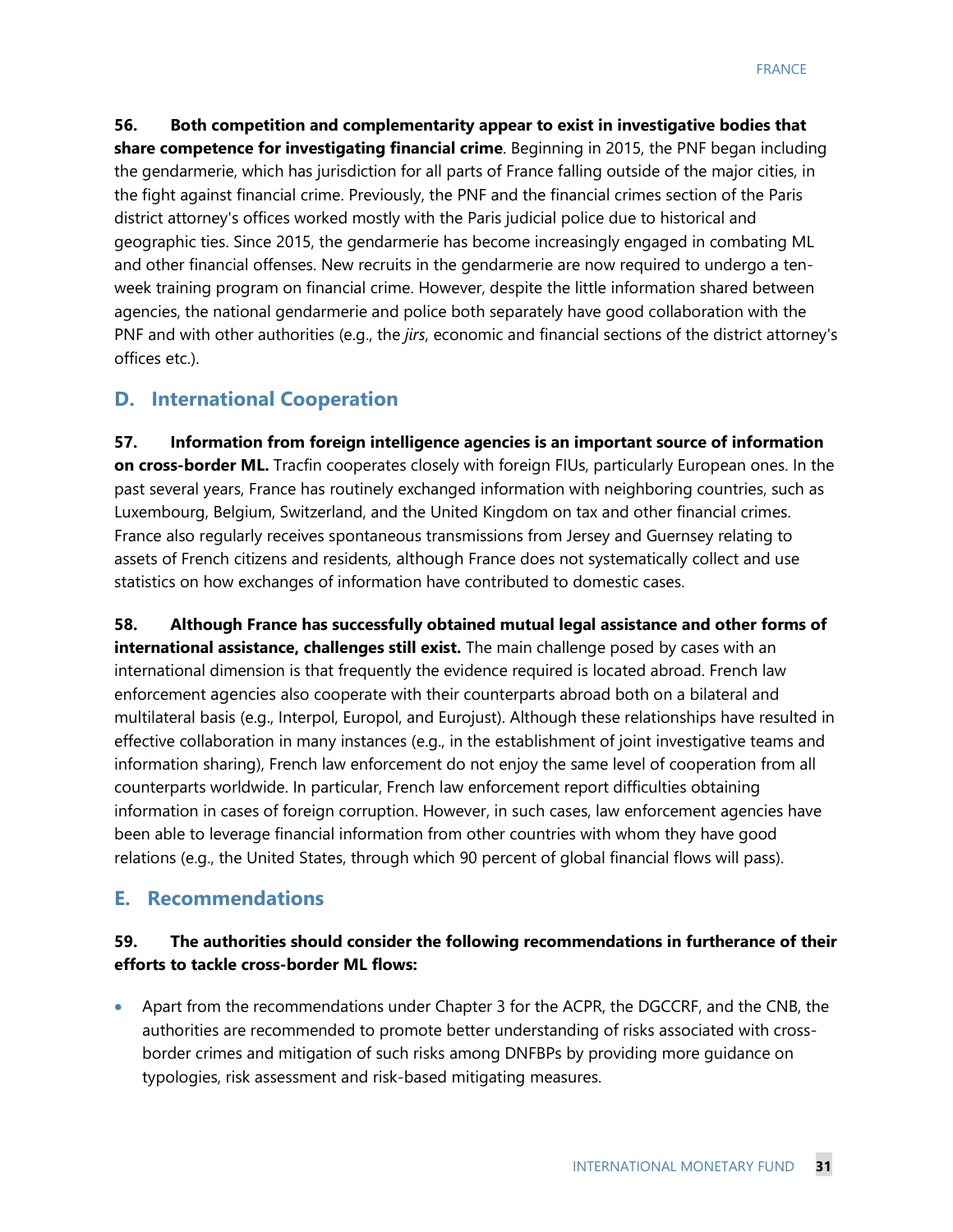• Tracfin and law enforcement and prosecutorial bodies are recommended to generate and maintain more granular statistics on cross-border cases to help monitor the effectiveness of the AML/CFT measures in tackling cross-border flow of criminal proceeds.

# **FINTECH**

## **A. Landscape**

**60. Recent years saw rapid growth of the fintech market in France.** In France, the broad notion of Fintech encompasses transfer and payment services without using a bank account, crowdlending, crowd-financing, E-money, and activities involving crypto assets. There was a large increase in the number of payment service providers and crowd-financing companies and, more recently, the development of new startups in the Insure-tech sector often in association with existing insurers. According to a study by the MEF, there are around 300 Fintech firms, in the strict sense of the term (financial aspects outweigh technological aspects) and around 200 Techfin businesses (for which technological aspects outweigh the financial aspects) engaged in finance sector activities but using more sophisticated technologies such as artificial intelligence, machine learning, or block chains. The ACPR estimates that payment services and E-money services constitute around half of the French Fintech (in the strict sense) market while crowd-funding intermediaries constitute about a quarter. Overall, the authorities consider the French Fintech landscape to be comparable to that of other European countries.

#### **61. The crypto sector is still marginal in scale but has the potential to grow**. As of

November 14, 2018, the AMF has known of 83 initial coin offerings (ICOs), of which 15 were completed, three in progress, and 65 planned. A recent AMF study<sup>[38](#page-32-0)</sup> found that ICOs represented 4% of financing in equities over the same first three quarters of 2018, and future ICOs will aim to raise greater amounts of funds and be used by companies that have access to traditional methods of financing but opt to raise funds through ICOs.

#### **B. Potential ML/TF Risks and Strategies to Mitigate**

**62. The AML/CFT framework has kept up with some of the developments.** The scope of persons and entities subject to AML/TF obligations was expanded to e-money institutions in 2013,<sup>[39](#page-32-1)</sup>

<span id="page-32-0"></span><sup>&</sup>lt;sup>38</sup> See: [https://www.amf-france.org/en\\_US/Publications/Lettres-et-cahiers/Risques-et](https://www.amf-france.org/en_US/Publications/Lettres-et-cahiers/Risques-et-tendances/Archives?xtcr=1&isSearch=true&docId=workspace%3A%2F%2FSpacesStore%2F27604d2f-6f2b-4877-98d4-6b1cf0a1914b&lastSearchPage=https%3A%2F%2Fwww.amf-france.org%2FmagnoliaPublic%2Famf%2FResultat-de-recherche%3FTEXT%3DICO%26LANGUAGE%3Dfr%26isSearch%3Dtrue%26simpleSearch%3Dtrue%26valid_recherche%3DValider&xtmc=ICO&docVersion=1.0&langSwitch=true)[tendances/Archives?xtcr=1&isSearch=true&docId=workspace%3A%2F%2FSpacesStore%2F27604d2f-6f2b-4877-](https://www.amf-france.org/en_US/Publications/Lettres-et-cahiers/Risques-et-tendances/Archives?xtcr=1&isSearch=true&docId=workspace%3A%2F%2FSpacesStore%2F27604d2f-6f2b-4877-98d4-6b1cf0a1914b&lastSearchPage=https%3A%2F%2Fwww.amf-france.org%2FmagnoliaPublic%2Famf%2FResultat-de-recherche%3FTEXT%3DICO%26LANGUAGE%3Dfr%26isSearch%3Dtrue%26simpleSearch%3Dtrue%26valid_recherche%3DValider&xtmc=ICO&docVersion=1.0&langSwitch=true) [98d4-6b1cf0a1914b&lastSearchPage=https%3A%2F%2Fwww.amf](https://www.amf-france.org/en_US/Publications/Lettres-et-cahiers/Risques-et-tendances/Archives?xtcr=1&isSearch=true&docId=workspace%3A%2F%2FSpacesStore%2F27604d2f-6f2b-4877-98d4-6b1cf0a1914b&lastSearchPage=https%3A%2F%2Fwww.amf-france.org%2FmagnoliaPublic%2Famf%2FResultat-de-recherche%3FTEXT%3DICO%26LANGUAGE%3Dfr%26isSearch%3Dtrue%26simpleSearch%3Dtrue%26valid_recherche%3DValider&xtmc=ICO&docVersion=1.0&langSwitch=true)[france.org%2FmagnoliaPublic%2Famf%2FResultat-de-](https://www.amf-france.org/en_US/Publications/Lettres-et-cahiers/Risques-et-tendances/Archives?xtcr=1&isSearch=true&docId=workspace%3A%2F%2FSpacesStore%2F27604d2f-6f2b-4877-98d4-6b1cf0a1914b&lastSearchPage=https%3A%2F%2Fwww.amf-france.org%2FmagnoliaPublic%2Famf%2FResultat-de-recherche%3FTEXT%3DICO%26LANGUAGE%3Dfr%26isSearch%3Dtrue%26simpleSearch%3Dtrue%26valid_recherche%3DValider&xtmc=ICO&docVersion=1.0&langSwitch=true)

[recherche%3FTEXT%3DICO%26LANGUAGE%3Dfr%26isSearch%3Dtrue%26simpleSearch%3Dtrue%26valid\\_recherche](https://www.amf-france.org/en_US/Publications/Lettres-et-cahiers/Risques-et-tendances/Archives?xtcr=1&isSearch=true&docId=workspace%3A%2F%2FSpacesStore%2F27604d2f-6f2b-4877-98d4-6b1cf0a1914b&lastSearchPage=https%3A%2F%2Fwww.amf-france.org%2FmagnoliaPublic%2Famf%2FResultat-de-recherche%3FTEXT%3DICO%26LANGUAGE%3Dfr%26isSearch%3Dtrue%26simpleSearch%3Dtrue%26valid_recherche%3DValider&xtmc=ICO&docVersion=1.0&langSwitch=true) [%3DValider&xtmc=ICO&docVersion=1.0&langSwitch=true](https://www.amf-france.org/en_US/Publications/Lettres-et-cahiers/Risques-et-tendances/Archives?xtcr=1&isSearch=true&docId=workspace%3A%2F%2FSpacesStore%2F27604d2f-6f2b-4877-98d4-6b1cf0a1914b&lastSearchPage=https%3A%2F%2Fwww.amf-france.org%2FmagnoliaPublic%2Famf%2FResultat-de-recherche%3FTEXT%3DICO%26LANGUAGE%3Dfr%26isSearch%3Dtrue%26simpleSearch%3Dtrue%26valid_recherche%3DValider&xtmc=ICO&docVersion=1.0&langSwitch=true)

<span id="page-32-1"></span><sup>&</sup>lt;sup>39</sup> Article 13 of Law No. 2013-100 of January 28, 2013 on various adaptations of legislation to European Union laws in the area of economics and finance.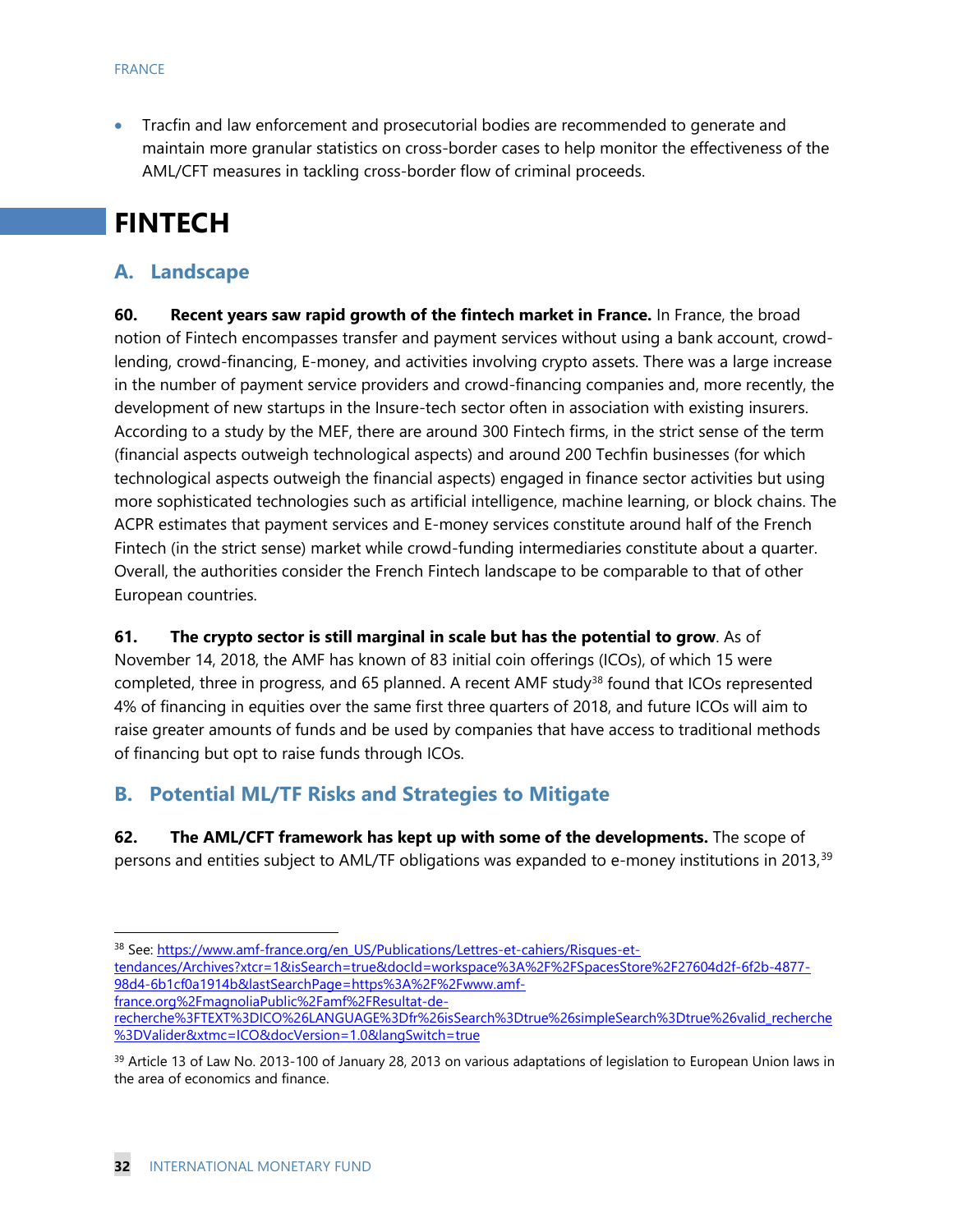crowd-financing advisors and intermediaries in 2014, $40$  and platforms that convert crypto assets to fiat currencies in 2016.<sup>[41](#page-33-1)</sup> Payment service providers and E-money institutions are licensed<sup>[42](#page-33-2)</sup> and supervised by ACPR. Crowd-funding advisors and intermediaries are registered with *L'Organisme pour le registre unique des intermédiaires en assurance, banque et finance* (ORIAS) and have been subject to supervision of AMF and ACPR respectively for consumer protection and AML/CFT since 2014.

**63. The authorities are well aware of the potential vulnerabilities associated with crypto assets to ML and in particular TF and have developed mechanisms to facilitate policy discussions.** The ACPR set up Fintech Innovation Unit in 2016, the tasks of which include: (i) answering questions of the private sector related to the regulation of Fintech; (ii) assessing the impact of the new Fintech activities on the banking and insurance sectors in collaboration with supervisory units; (iii) engaging in policy discussions with national and international stakeholders; and (iv) exploring opportunities to make ACPR more innovative. A similar unit was also set up under the AMF. A forum on Fintech was established in 2016 to facilitate dialogue among stakeholders in the public and private sectors including in the context of transposing the Fifth European AMLD. This Forum is co-chaired by the Fintech units of ACPR and AMF. Its members include representatives of MEF, French data protection authority (*Commission nationale de l'informatique et des libertés* – CNIL), Tracfin, competent authority responsible for cyber security (*Agence nationale de la sécurité des systèmes d'information* – ANSSI), and the private sector, including traditional FIs and Fintech firms. At the time of the mission, platforms that convert crypto assets to fiat currencies are subject to AML/CFT obligations<sup>[43](#page-33-3)</sup> but not licensed/registered or supervised.

#### **64. Legislation is currently being discussed to further align the French regime with the Fifth AMLD and the FATF standard as revised in October 2018 with respect to crypto assets.**  The PACTE bill <sup>[44](#page-33-4)</sup> proposes:

- Mandatory registration with the AMF (after consultation of the ACPR) of services providers related to (i) the custody of digital assets or keys on behalf of third parties, and (ii) the purchase or sale of digital assets against fiat currencies. This registration is subject to ACPR review and will only be accepted after the assurance that the provider has implemented the internal control procedures required to comply with basic AML/CFT obligations;
- An optional label offered by the AMF entailing a fuller range of AML/CFT obligations for providers of the following services: the exchange of digital assets against other digital assets,

<span id="page-33-0"></span> <sup>40</sup> Article 24 of Order No. 2014-559 of May 30, 2014 on crowd-financing.

<span id="page-33-1"></span><sup>41</sup> Article 2 of Order No. 2016-1635 of December 1, 2016 strengthening the French anti-money laundering and terrorist financing framework.

<span id="page-33-2"></span> $42$  Article L. 522-6 ff of the Monetary and Financial Code for payment service institutions and Article L. 526-7 ff for Emoney institutions.

<span id="page-33-3"></span><sup>43</sup> Art. L. 561-2, Monetary and Financial Code.

<span id="page-33-4"></span><sup>44</sup> The bill was adopted by the parliament on April 11, 2019.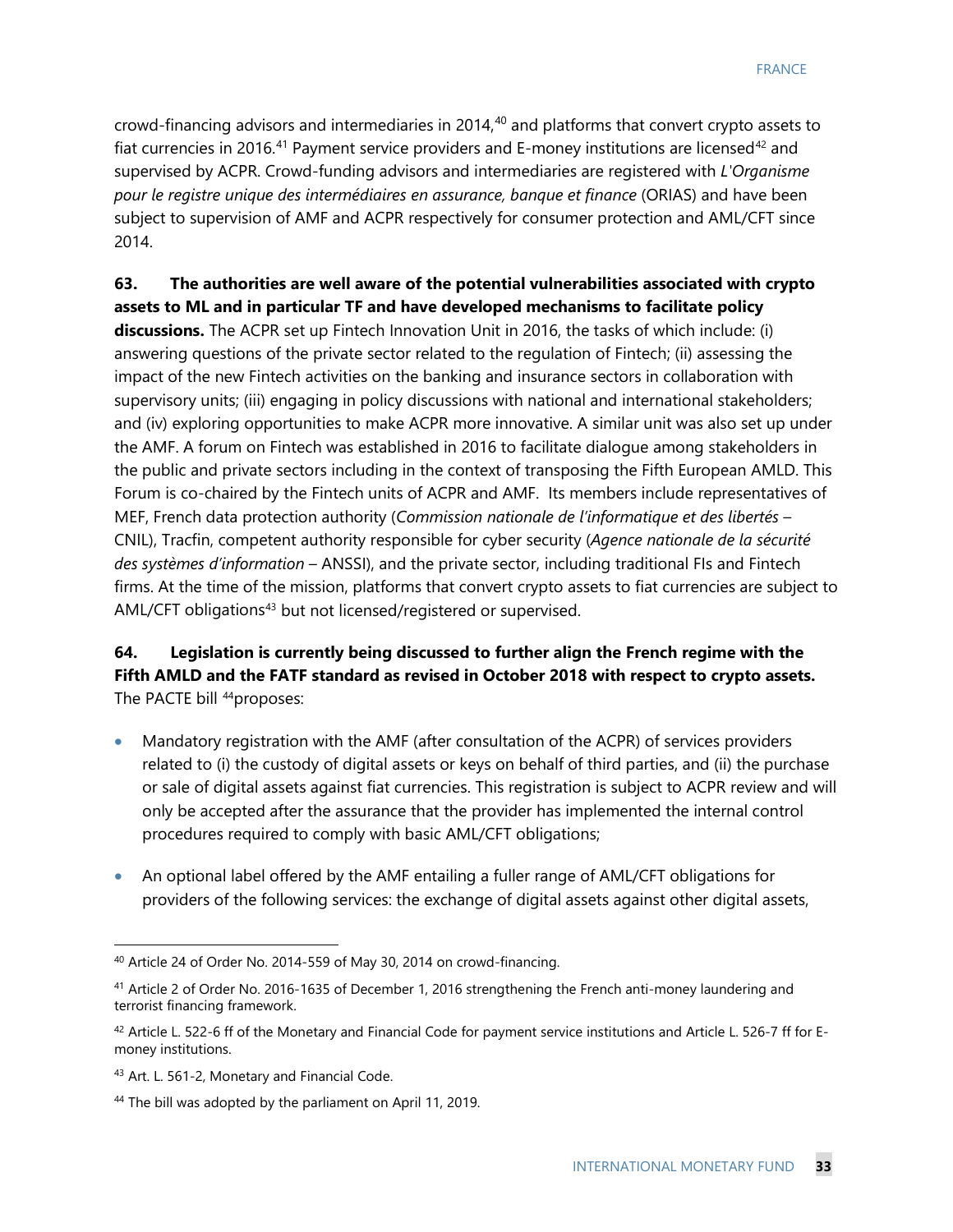crypto exchanges organized as trading venues with a central book order, and other types of services such as the receipt and transmission of orders for digital assets, execution of orders, dealing on own account, third-party management of digital asset portfolios, placing crypto assets, with or without a firm commitment basis;

- An optional label ("visa") offered by the AMF to initial coin issuers that meet qualitative criteria (including on AML/CFT measures) and provide guarantees; and
- AMF's and ACPR's powers to supervise and sanction labelled providers
- ACPR's powers to supervise and sanction registered but not labelled providers.

#### **C. Recommendations**

**65.** The authorities are recommended to continue their efforts to align the legal framework with EU AMLD5 and the recently revised FATF standard in a collaborative and inclusive manner and ensure effective implementation.